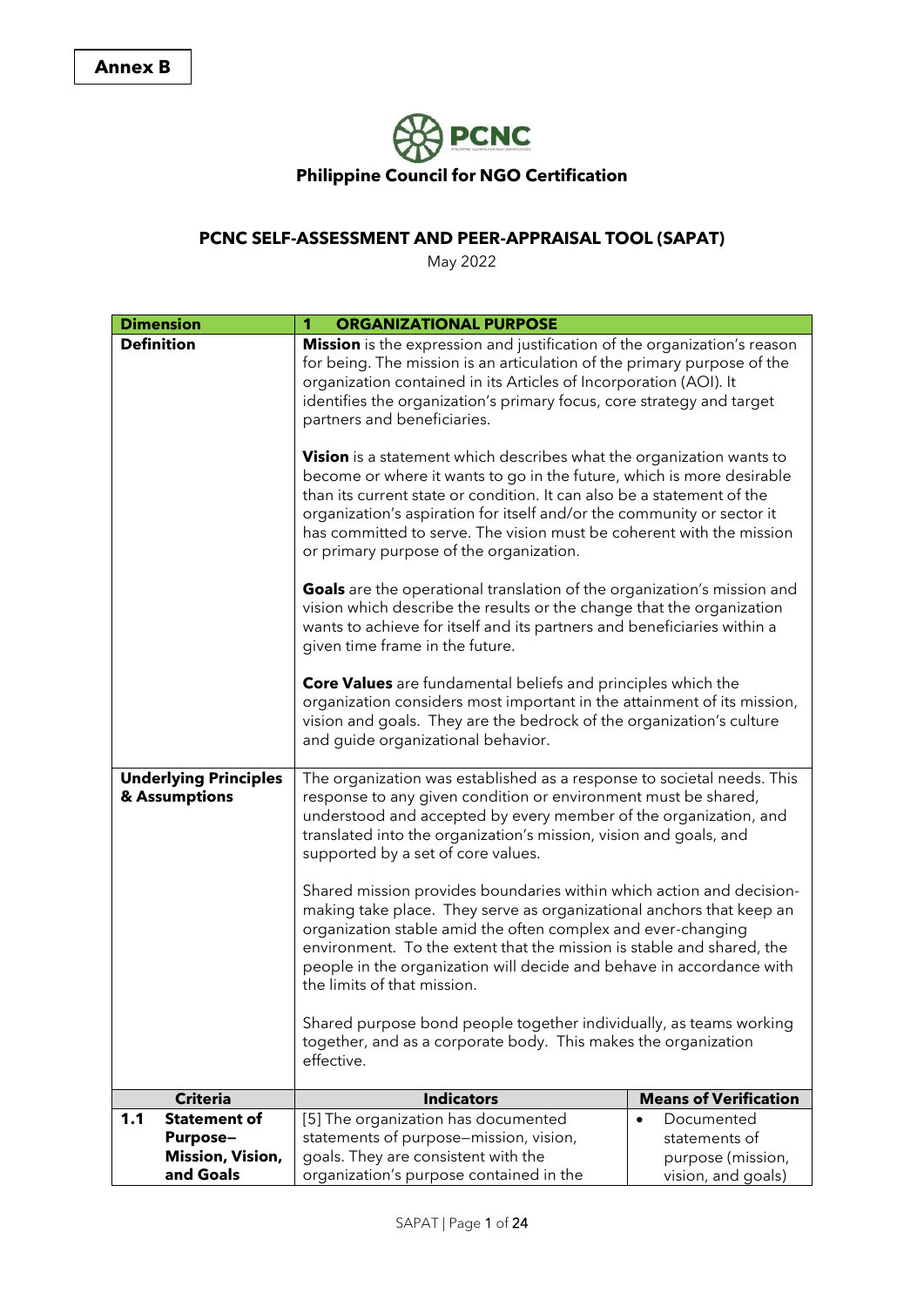|     |                                                                                   | AOI, and are understood within the<br>organization, and shared with partners,<br>beneficiaries, and other stakeholders.<br>[4] The organization has documented<br>statements of purpose-mission, vision, and<br>goals. They are consistent with the<br>organization's purpose contained in the<br>AOI, and are understood within the<br>organization; not shared with partners and<br>beneficiaries.<br>[3] The organization has documented<br>statements of purpose-mission, vision, and<br>goals. They are consistent with the<br>organization's purpose contained in the AOI<br>and are understood by the Board and<br>Management.<br>[2] The organization has documented<br>statements of purpose-mission, vision, and<br>goals. However, they are not aligned with<br>the organization's purpose contained in the<br>AOI, and are neither cascaded nor<br>understood within the organization.<br>[1] The organization has no documented<br>statements of mission, vision and goals. | $\bullet$              | appear in the<br>organization's<br>website, brochures,<br>annual reports,<br>strategic plan;<br>posted in office<br>premises<br>Board members,<br>management, staff<br>members, partners<br>and beneficiaries<br>are able to<br>articulate the<br>organization's<br>purpose.                                                                                                    |
|-----|-----------------------------------------------------------------------------------|------------------------------------------------------------------------------------------------------------------------------------------------------------------------------------------------------------------------------------------------------------------------------------------------------------------------------------------------------------------------------------------------------------------------------------------------------------------------------------------------------------------------------------------------------------------------------------------------------------------------------------------------------------------------------------------------------------------------------------------------------------------------------------------------------------------------------------------------------------------------------------------------------------------------------------------------------------------------------------------|------------------------|---------------------------------------------------------------------------------------------------------------------------------------------------------------------------------------------------------------------------------------------------------------------------------------------------------------------------------------------------------------------------------|
| 1.2 | <b>Alignment of</b><br>core values and<br>goals with the<br>mission and<br>vision | [5] Organization's core values and goals are<br>coherent and properly aligned with the<br>mission and vision. The relationship of each<br>element is well established.<br>[4] Goals are supportive of the mission and<br>vision, but the core values are only partially<br>aligned.<br>[3] Both goals and core values are only<br>partially aligned with the mission and vision.<br>[2] Goals are partially aligned with the<br>mission and vision, but the core values are<br>not aligned.<br>[1] The organization has no defined core<br>values; core values are not aligned at all with<br>the VMG.                                                                                                                                                                                                                                                                                                                                                                                   | $\bullet$<br>٠         | Documented core<br>values appear in<br>the organization's<br>website, brochures,<br>annual reports,<br>strategic plan;<br>posted in office<br>premises<br>Board members,<br>management, staff<br>members, partners<br>and beneficiaries<br>are able to<br>articulate the<br>importance of the<br>core values and<br>goals and their<br>connection to the<br>mission and vision. |
| 1.3 | <b>Commitment to</b><br>social change                                             | [5] The organization was established to<br>respond to a societal need. The statements<br>of mission, vision and goals articulate the<br>organization's commitment to social change<br>among its identified partners and<br>beneficiaries. These are translated into<br>programs or services.                                                                                                                                                                                                                                                                                                                                                                                                                                                                                                                                                                                                                                                                                             | $\bullet$<br>$\bullet$ | Articles of<br>Incorporation and<br>By-laws<br>Statements of<br>mission, vision and<br>goals<br>Strategic Plan<br>Program Plan                                                                                                                                                                                                                                                  |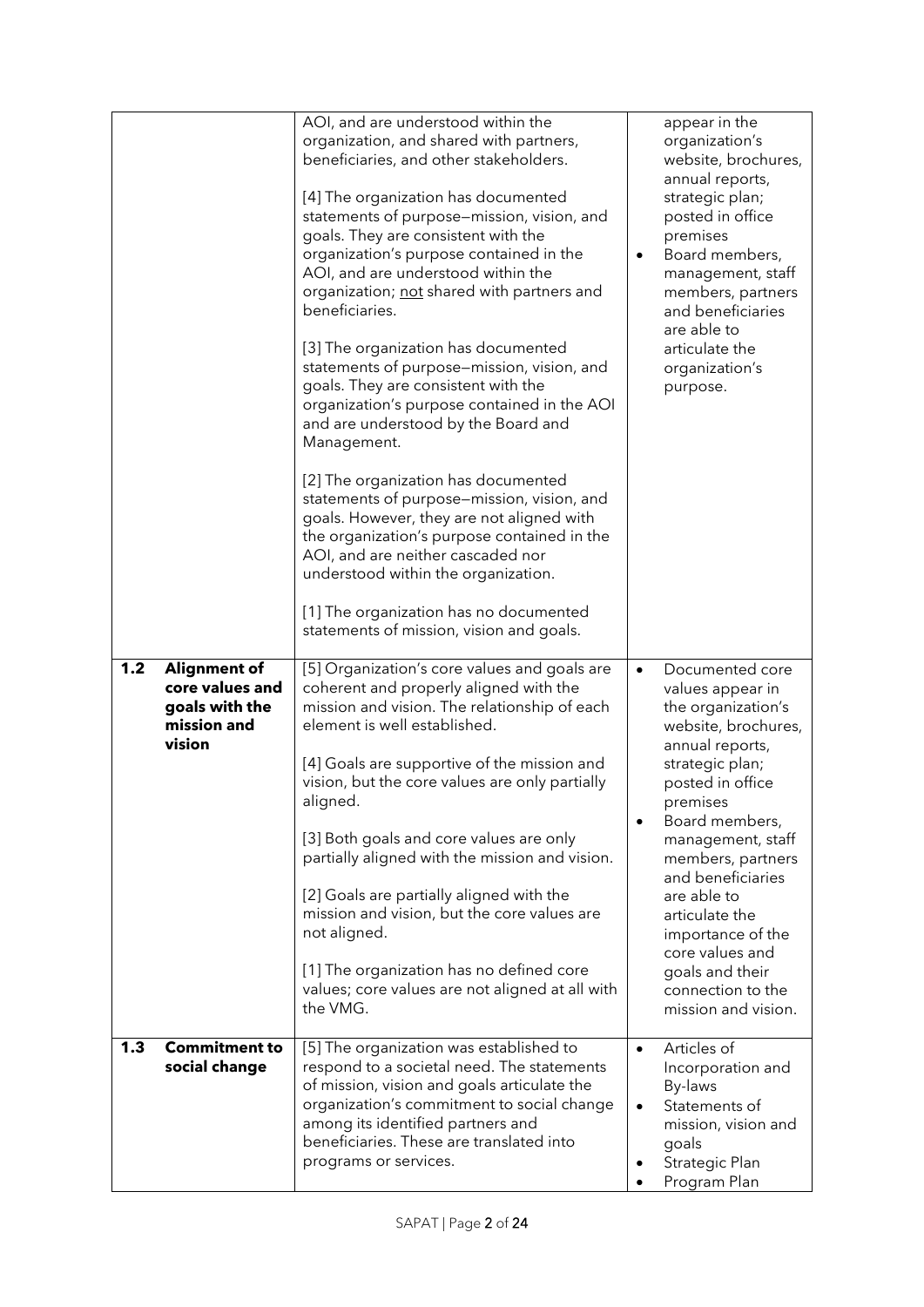|                                   | [4] The organization was established to<br>respond to a societal need. The statements<br>of mission, vision and goals articulate the<br>organization's commitment to social change<br>among its identified partners and<br>beneficiaries. However, the program or<br>service that will concretize such commitment<br>need improvement.<br>[3] The organization was established to<br>respond to a societal need. The statements<br>of mission, vision and goals are somewhat<br>reflective of the organization's commitment<br>to social change among its identified<br>partners and beneficiaries.<br>[2] The organization, as stated in its mission,<br>vision and goals somewhat respond to<br>societal needs. However, target partners<br>and beneficiaries are not identified.<br>[1] The organization, as stated in its mission,<br>vision and goals, lacks commitment to social<br>change.                                                                                 | $\bullet$<br>$\bullet$ | Accomplishment<br>Reports<br>Board members,<br>management, staff,<br>program partners<br>and beneficiaries<br>are able to<br>articulate how the<br>organization's<br>commitment to<br>social change is<br>translated into<br>programs and<br>projects.                                                 |
|-----------------------------------|-----------------------------------------------------------------------------------------------------------------------------------------------------------------------------------------------------------------------------------------------------------------------------------------------------------------------------------------------------------------------------------------------------------------------------------------------------------------------------------------------------------------------------------------------------------------------------------------------------------------------------------------------------------------------------------------------------------------------------------------------------------------------------------------------------------------------------------------------------------------------------------------------------------------------------------------------------------------------------------|------------------------|--------------------------------------------------------------------------------------------------------------------------------------------------------------------------------------------------------------------------------------------------------------------------------------------------------|
| <b>Culture</b><br>1.4<br>building | [5] There is a mechanism, program or<br>activity approved by the Board that<br>promotes the nurturing of an organizational<br>culture that is reflective of its purpose and<br>core values, which is institutionalized and<br>consistently pursued in the entire<br>organization.<br>[4] There is a mechanism, program or<br>activity that promotes the nurturing of<br>organizational culture that is reflective of its<br>purpose and core values but is not<br>institutionalized in the organization.<br>[3] There is a mechanism, program or<br>activity that promotes the nurturing of an<br>organizational culture that is reflective of its<br>purpose and core values but is implemented<br>only occasionally.<br>[2] The importance of culture building is<br>somewhat articulated but there is no<br>mechanism to operationalize it.<br>[1] No attempt or efforts in the organization<br>to create a culture that will be reflective of its<br>purpose and core values. | $\bullet$<br>$\bullet$ | Presence of<br>programs and<br>activities, e.g.,<br>training or team<br>building activities;<br>organizational<br>climate survey;<br>included in the<br>budget, etc.<br>Confirm awareness<br>of the staff on the<br>programs and<br>activities. How do<br>they apply those<br>values in their<br>work? |
| <b>Dimension</b>                  | 2<br><b>GOVERNANCE AND LEADERSHIP</b>                                                                                                                                                                                                                                                                                                                                                                                                                                                                                                                                                                                                                                                                                                                                                                                                                                                                                                                                             |                        |                                                                                                                                                                                                                                                                                                        |
| <b>Definition</b>                 | Governance and leadership refer to the manner by which an<br>organization defines its strategic direction, formulates and executes                                                                                                                                                                                                                                                                                                                                                                                                                                                                                                                                                                                                                                                                                                                                                                                                                                                |                        |                                                                                                                                                                                                                                                                                                        |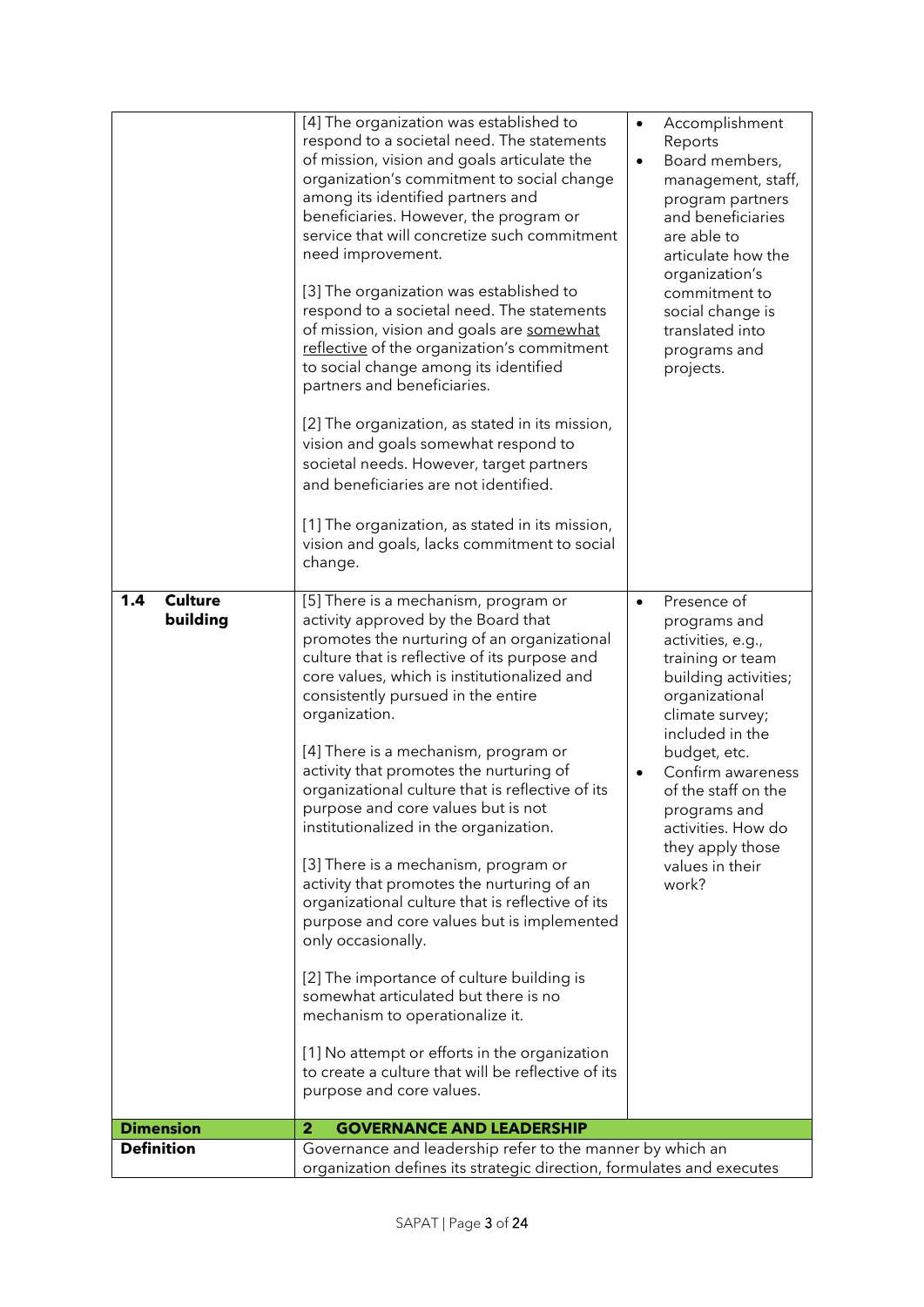| <b>Underlying Principles</b><br>& Assumptions       | policies, develops and implements its programs, and manages its<br>resources toward the attainment of its purpose. It also pertains to the<br>process by which the members of the Board and Management are<br>selected and how organizational risks and compliance are managed.<br>The Board of Trustees of an organization serves as its governing body.<br>As a collegial body, the Board provides organizational leadership and<br>has the responsibility and accountability of ensuring that the<br>organization remains faithful and committed to its purpose. It makes<br>certain that sufficient resources are made available, and that<br>appropriate controls and checks and balance are in place to protect<br>the interest of the organization.<br>The Global Association of Risk Professionals (GARP) highlights the<br>importance of concepts such as credibility, transparency, and<br>accountability in establishing effective governance.<br>A harmonious relationship between the Board and the Management<br>must be well-established to ensure effective organizational |                                                                                                                                                                                                                                   |  |
|-----------------------------------------------------|--------------------------------------------------------------------------------------------------------------------------------------------------------------------------------------------------------------------------------------------------------------------------------------------------------------------------------------------------------------------------------------------------------------------------------------------------------------------------------------------------------------------------------------------------------------------------------------------------------------------------------------------------------------------------------------------------------------------------------------------------------------------------------------------------------------------------------------------------------------------------------------------------------------------------------------------------------------------------------------------------------------------------------------------------------------------------------------------|-----------------------------------------------------------------------------------------------------------------------------------------------------------------------------------------------------------------------------------|--|
|                                                     | functioning.                                                                                                                                                                                                                                                                                                                                                                                                                                                                                                                                                                                                                                                                                                                                                                                                                                                                                                                                                                                                                                                                               |                                                                                                                                                                                                                                   |  |
| <b>Criteria</b>                                     | <b>Indicators</b>                                                                                                                                                                                                                                                                                                                                                                                                                                                                                                                                                                                                                                                                                                                                                                                                                                                                                                                                                                                                                                                                          | <b>Means of Verification</b>                                                                                                                                                                                                      |  |
| 2.1<br><b>Board</b><br>composition<br>and selection | [5] The composition of the Board complies<br>with the provisions in the AOI and By-laws.<br>The number of trustees and/or positions in<br>the AOI and GIS are consistent. Board term<br>limits are defined and reasonable. Board<br>members and officers are elected,<br>appointed, or removed in accordance with<br>applicable laws, and approved written<br>procedures.<br>[4] The composition of the Board complies<br>with the provisions in AOI and By-laws. The<br>number of trustees and/or positions in the<br>GIS are consistent with the AOI. Board term<br>limits are defined and reasonable. Board<br>members and officers are elected,<br>appointed, or removed in an acceptable<br>manner.<br>[3] The composition of the Board complies<br>with the provisions in the AOI and By-laws.<br>The number of trustees and/or positions in<br>the GIS are not consistent with the AOI.<br>There is an established practice for the<br>selection/election of Board members and<br>officers and their terms of office are<br>specified.<br>[2] The composition of the Board complies | AOI and By-laws<br>$\bullet$<br>Latest GIS<br>$\bullet$<br>Governance<br>$\bullet$<br>Manual or policy<br>on selection,<br>nomination and<br>election of board<br>members<br>Minutes of Election<br>$\bullet$<br>of Board Members |  |
|                                                     | with the provisions in the AOI and By-laws.<br>The number of trustees and/or position in<br>the AOI and GIS are not consistent. Board<br>term limits are not defined. No approved<br>process for electing, appointing or removing<br>Board members and officers is in place.                                                                                                                                                                                                                                                                                                                                                                                                                                                                                                                                                                                                                                                                                                                                                                                                               |                                                                                                                                                                                                                                   |  |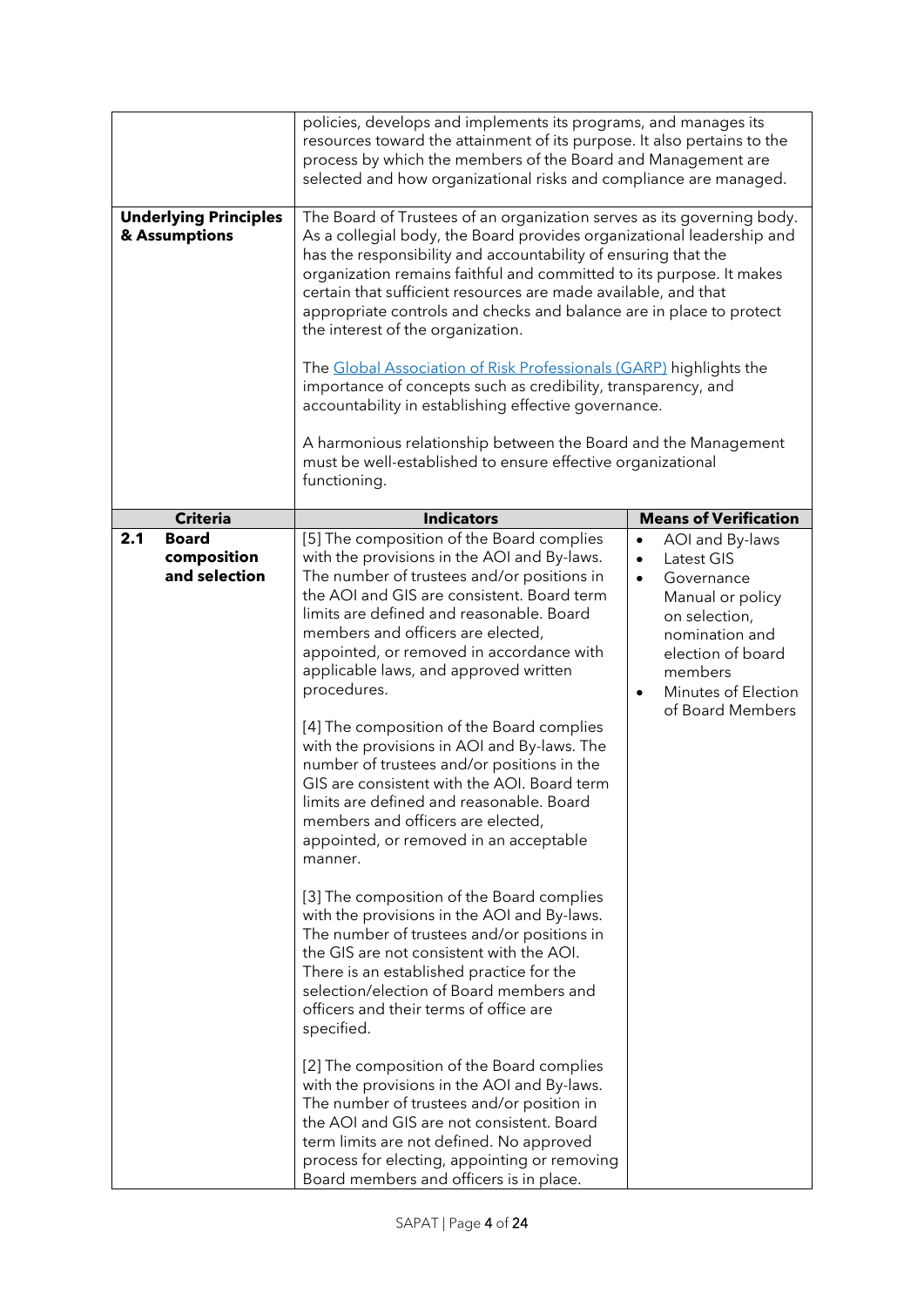|     |                                            | [1] The composition of the Board and the<br>GIS do not comply with the provisions in the<br>AOI. Board term limits are not defined.<br>There is no approved process for electing,<br>appointing or removing Board members<br>and officers.                                                                                                                                                                                                                                                                                                                                                                                                                                                                                                                                                                                                                                                                                                                                                                                                                          |                                                  |                                                                                                                                                                                                                                     |
|-----|--------------------------------------------|---------------------------------------------------------------------------------------------------------------------------------------------------------------------------------------------------------------------------------------------------------------------------------------------------------------------------------------------------------------------------------------------------------------------------------------------------------------------------------------------------------------------------------------------------------------------------------------------------------------------------------------------------------------------------------------------------------------------------------------------------------------------------------------------------------------------------------------------------------------------------------------------------------------------------------------------------------------------------------------------------------------------------------------------------------------------|--------------------------------------------------|-------------------------------------------------------------------------------------------------------------------------------------------------------------------------------------------------------------------------------------|
| 2.2 | <b>Policy</b><br>formulation<br>and review | [5] The Board provides strategic policy<br>direction to the organization; formulates<br>policies in response to situations or needs<br>affecting the organization; acts on policy<br>recommendations elevated by the<br>Management for decision; conducts<br>periodic policy review to ensure the<br>relevance of existing policies to the<br>operating realities of the organization and its<br>external environment.<br>[4] The Board formulates policies in<br>response to situations or needs affecting the<br>organization; acts on policy<br>recommendations elevated by the<br>Management for decision; conducts<br>periodic policy review.<br>[3] The Board formulates policies and acts<br>on policy recommendations elevated by the<br>Management; conducts policy review only<br>on a need basis.<br>[2] The Board reviews policy<br>recommendations elevated by the<br>Management for decision. It does not initiate<br>policy formulation nor conduct policy<br>review.<br>[1] The Board does not formulate policies<br>nor conduct any policy review. | $\bullet$<br>$\bullet$<br>$\bullet$<br>$\bullet$ | Corporate policy<br>documents<br>Minutes of Board<br>meetings<br><b>Board Resolutions</b><br>Interview with the<br><b>BOT</b> and<br>Management to<br>validate adherence<br>of practice with<br>written policies and<br>procedures. |
| 2.3 | <b>Planning and</b><br>budgeting           | [5] The Board provides leadership and<br>overall direction in the formulation of<br>strategic plan, programs plan, and budget<br>that are consistent with the organization's<br>purpose; encourages broader stakeholder<br>participation in the planning process. The<br>Board approves the strategic plan, annual<br>work plan, and budget on or before the start<br>of the fiscal year.<br>[4] The Board provides leadership and<br>overall direction in the formulation of<br>strategic plan, programs plan, and budget<br>that are consistent with the organization's<br>purpose. Participation in the planning<br>process is limited only to the management<br>and staff members. The Board approves the                                                                                                                                                                                                                                                                                                                                                       | $\bullet$<br>$\bullet$<br>$\bullet$<br>$\bullet$ | Strategic plan<br>Annual Work Plan<br>Annual Budget<br>Minutes of Board<br>Meeting<br>Interview with BOT<br>and Management<br>to confirm<br>adherence to the<br>planning and<br>budgeting process                                   |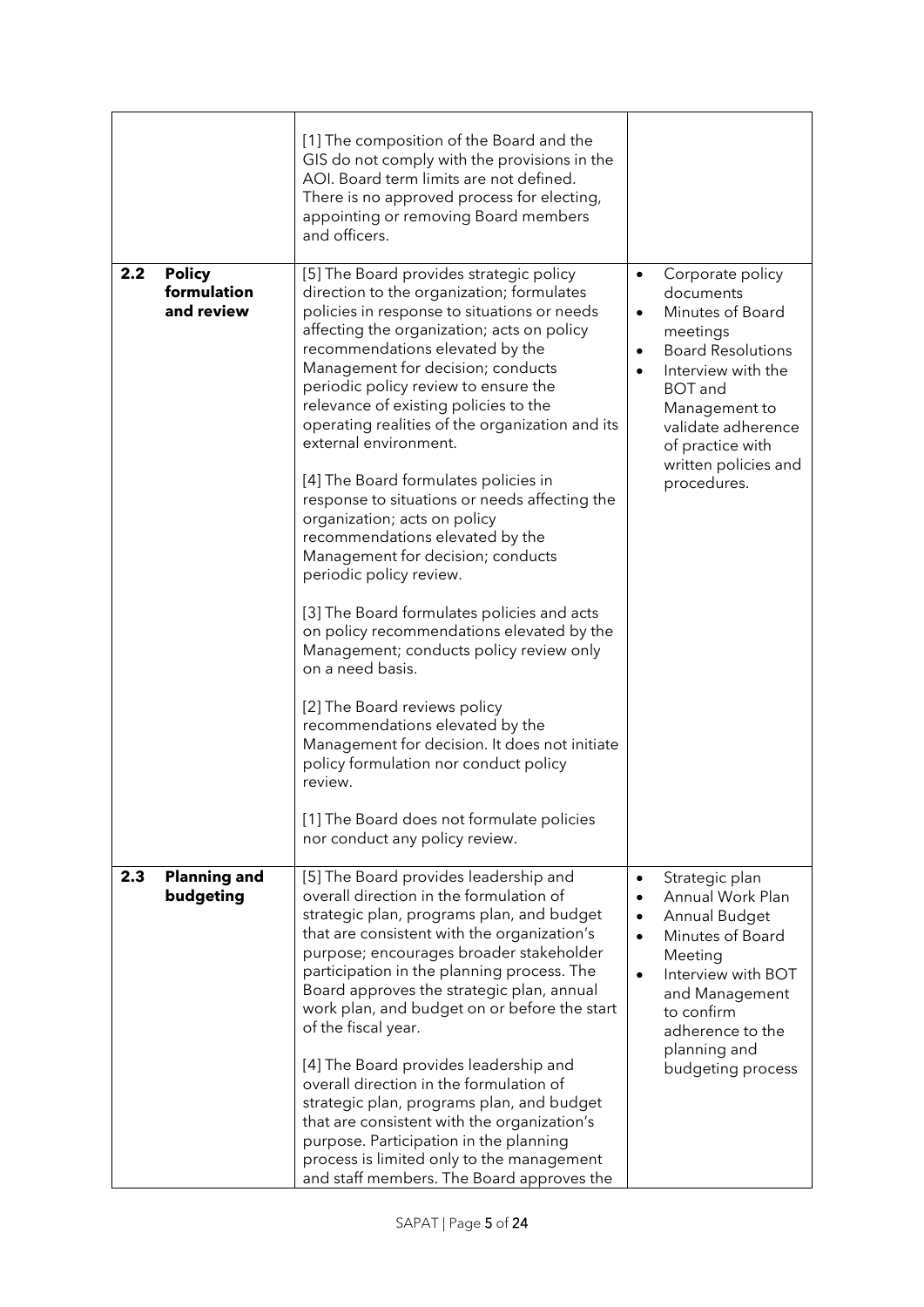|     |                                             | strategic plan, annual work plan, and budget<br>on or before the start of the fiscal year.<br>[3] The Board provides leadership and<br>overall direction in the formulation of<br>strategic plan, programs plan, and budget.<br>However, some components of the plan are<br>not aligned with the organization's mission,<br>vision and goals. Participation in the<br>planning process is limited only to the<br>management and staff members. The Board<br>approves the strategic plan, annual work<br>plan and budget.<br>[2] The Board formulates the strategic plan<br>and approves the annual work plan and<br>budget with very limited or no participation<br>at all from the management and staff.<br>[1] There is no strategic plan, or if there is,<br>the Board is not involved at all in its<br>development; there is no Board-approved<br>annual work plan and budget.                                                                                                                                                                                                                                                                                                 |                                                                                                                                                                                                                                                                                                         |
|-----|---------------------------------------------|------------------------------------------------------------------------------------------------------------------------------------------------------------------------------------------------------------------------------------------------------------------------------------------------------------------------------------------------------------------------------------------------------------------------------------------------------------------------------------------------------------------------------------------------------------------------------------------------------------------------------------------------------------------------------------------------------------------------------------------------------------------------------------------------------------------------------------------------------------------------------------------------------------------------------------------------------------------------------------------------------------------------------------------------------------------------------------------------------------------------------------------------------------------------------------|---------------------------------------------------------------------------------------------------------------------------------------------------------------------------------------------------------------------------------------------------------------------------------------------------------|
| 2.4 | Organizational<br>performance<br>management | [5] There is an established and Board-<br>approved organizational performance<br>management system that is being used to<br>monitor, measure, and assess organizational<br>performance vis-à-vis the strategic and<br>annual plans. Progress and<br>accomplishments are reported to the Board<br>at least quarterly.<br>[4] There is an established and Board-<br>approved organizational performance<br>management system that is being used to<br>monitor, measure, and assess organizational<br>performance vis-à-vis the strategic and<br>annual plans. Progress and<br>accomplishments are reported to the Board<br>semi-annually.<br>[3] There is an established and Board-<br>approved organizational performance<br>management system that is being used to<br>monitor, measure, and assess organizational<br>performance vis-à-vis the strategic and<br>annual plans. Progress and<br>accomplishments are reported to the Board<br>annually.<br>[2] There is an established organizational<br>performance management system that is<br>being used to monitor, measure, and assess<br>organizational performance vis-à-vis the<br>strategic and annual plans. Progress and | Organizational<br>$\bullet$<br>performance<br>management<br>systems<br>Institutional<br>$\bullet$<br>progress and<br>accomplishments<br>report or<br>dashboards<br>Minutes of<br>$\bullet$<br>meetings<br>Interview with BOT<br>$\bullet$<br>and Management<br>to validate<br>documents and<br>practice |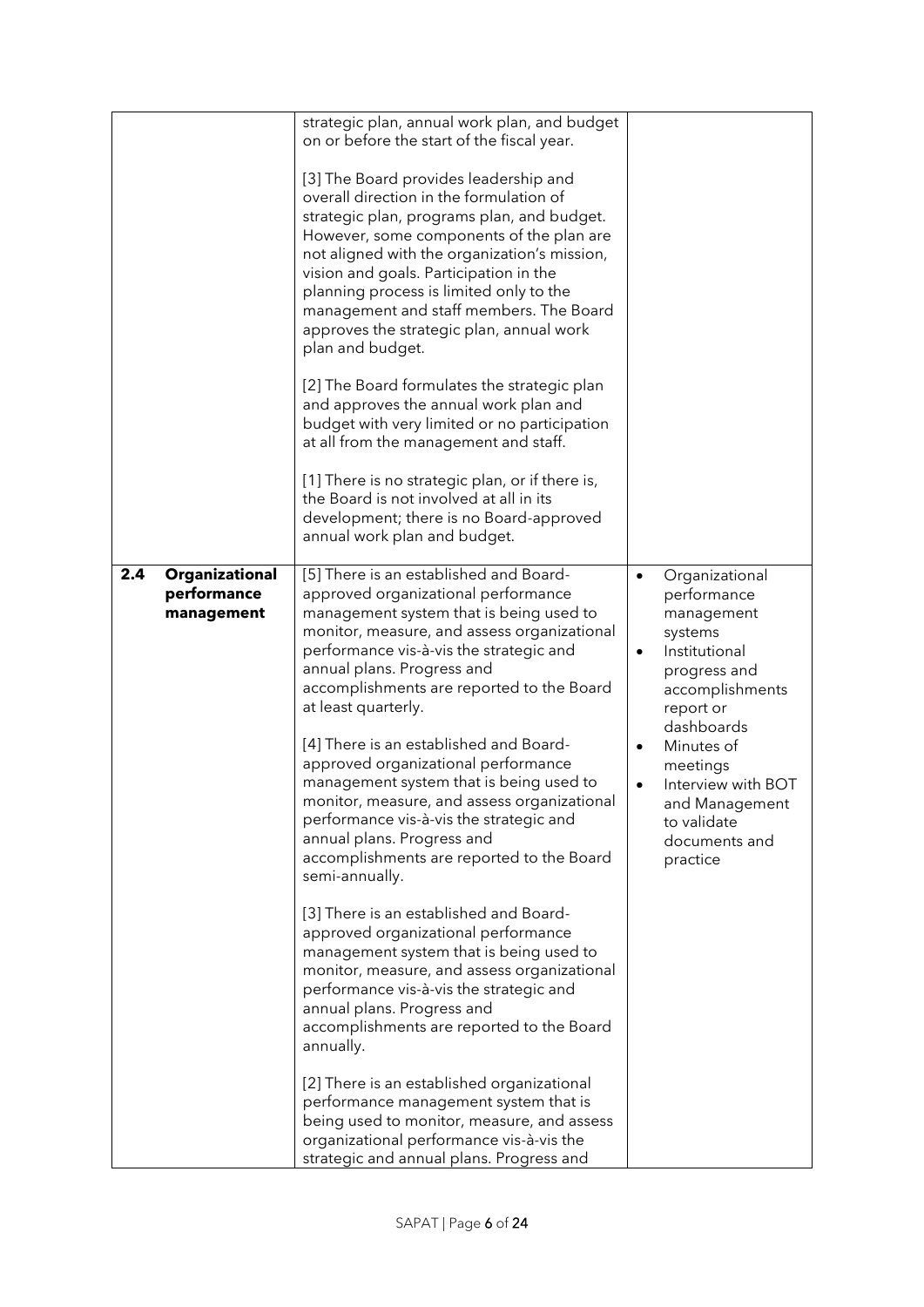|                                | accomplishments are reported to the Board<br>occasionally or when asked.                                                            |                                          |  |
|--------------------------------|-------------------------------------------------------------------------------------------------------------------------------------|------------------------------------------|--|
|                                |                                                                                                                                     |                                          |  |
|                                | [1] There is no system in place to measure                                                                                          |                                          |  |
|                                | organizational performance.                                                                                                         |                                          |  |
| 2.5<br><b>Internal control</b> | [5] Organization has fiduciary risk controls                                                                                        | Internal control<br>$\bullet$            |  |
| and risk                       | covering Board members, officers, and                                                                                               | policies and                             |  |
| management                     | employees that is approved by the board;                                                                                            | procedures                               |  |
|                                | effective mechanisms for enforcement of                                                                                             | <b>Board Audit</b><br>$\bullet$          |  |
|                                | such policies and controls are in place.                                                                                            | Committee                                |  |
|                                |                                                                                                                                     | Internal Audit<br>$\bullet$              |  |
|                                | [4] Organization has fiduciary risk controls<br>covering Board members, officers, and                                               | <b>External Audit</b><br>Risk assessment |  |
|                                | employees; effective mechanisms for                                                                                                 | $\bullet$<br>and risk action plan        |  |
|                                | enforcement of such policies and controls                                                                                           | Interview with BOT,<br>$\bullet$         |  |
|                                | are in place.                                                                                                                       | Audit Committee, if                      |  |
|                                |                                                                                                                                     | any, and                                 |  |
|                                | [3] Organization has fiduciary risk controls<br>covering Board members, officers, and                                               | Management to                            |  |
|                                | employees; adequate mechanisms for                                                                                                  | validate internal<br>control and risk    |  |
|                                | enforcement of such policies and controls                                                                                           | management                               |  |
|                                | are in place.                                                                                                                       | policies and                             |  |
|                                |                                                                                                                                     | practices                                |  |
|                                | [2] Organization has inadequate fiduciary<br>risk controls covering Board members,                                                  |                                          |  |
|                                | officers, and employees; there are                                                                                                  |                                          |  |
|                                | inadequate mechanisms for enforcement of                                                                                            |                                          |  |
|                                | such policies and controls.                                                                                                         |                                          |  |
|                                |                                                                                                                                     |                                          |  |
|                                | [1] Organization has no or negligible<br>fiduciary risk controls; there are no credible                                             |                                          |  |
|                                | mechanisms for enforcement of such                                                                                                  |                                          |  |
|                                | policies and controls. The control                                                                                                  |                                          |  |
|                                | environment is so deficient it presents an                                                                                          |                                          |  |
|                                | unacceptable level of risk.                                                                                                         |                                          |  |
| <b>Dimension</b>               | <b>PROGRAMS/OPERATIONS MANAGEMENT</b><br>3                                                                                          |                                          |  |
| <b>Definition</b>              | Program/Operations management refers to the various aspects of                                                                      |                                          |  |
|                                | managing the delivery of the organization's programs and services.                                                                  |                                          |  |
|                                | These include program/service design and planning, implementation                                                                   |                                          |  |
|                                | management, monitoring, evaluation and learning. In addition, it<br>involves engaging and managing donors, partners and volunteers. |                                          |  |
|                                |                                                                                                                                     |                                          |  |
| <b>Underlying Principles</b>   | For an organization to address the needs of its partners and                                                                        |                                          |  |
| & Assumptions                  | beneficiaries, programs and services have to be carefully designed,                                                                 |                                          |  |
|                                | planned and executed or delivered. Programs and services are the                                                                    |                                          |  |
|                                |                                                                                                                                     |                                          |  |
|                                | concrete actions by which the organization fulfills its mission and                                                                 |                                          |  |
|                                | achieve its goals.                                                                                                                  |                                          |  |
| <b>Criteria</b>                | <b>Indicators</b>                                                                                                                   | <b>Means of Verification</b>             |  |
| 3.1<br><b>Alignment of</b>     | [5] The program/service plans are written                                                                                           | Program Plan (e.g.,<br>$\bullet$         |  |
| program or                     | and approved; they are <i>fully</i> aligned with, or                                                                                | Theory of Change,                        |  |
| service with the               | supportive of, or rationalized by the                                                                                               | Logical Frame                            |  |
| organizational<br>purpose      | organization's mission, vision and goals.                                                                                           | Analysis or<br>Logframe, Results         |  |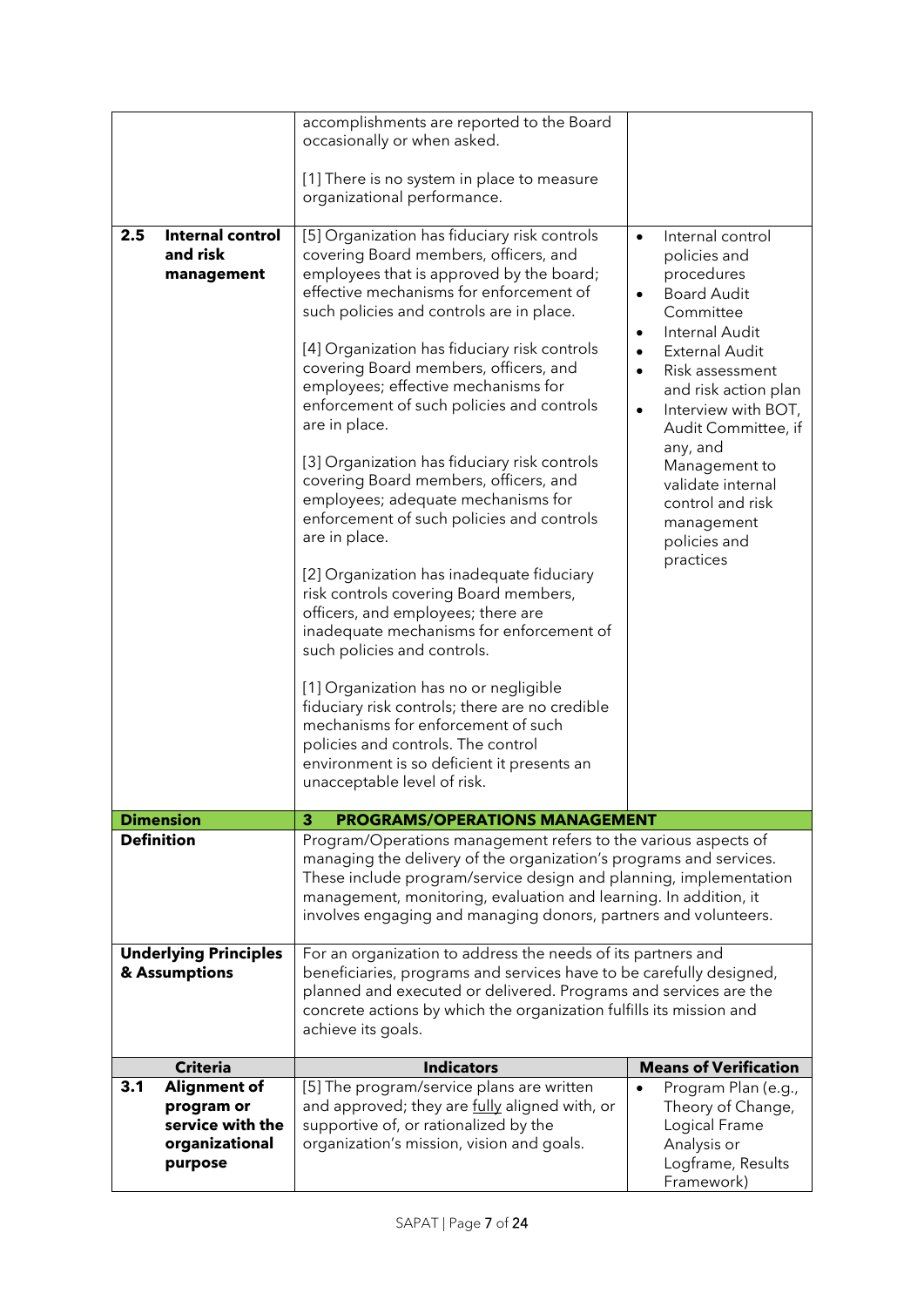| [2] The program/service plans are written<br>but not approved.<br>[1] The organization has no program/service<br>plan.                                                                                                                                                                                                                                                                                                                                                                                                        |                                                  | Board members,<br>management and<br>staff on the<br>alignment of<br>programs with the<br>organization's<br>purpose                                                                                                                                                                          |
|-------------------------------------------------------------------------------------------------------------------------------------------------------------------------------------------------------------------------------------------------------------------------------------------------------------------------------------------------------------------------------------------------------------------------------------------------------------------------------------------------------------------------------|--------------------------------------------------|---------------------------------------------------------------------------------------------------------------------------------------------------------------------------------------------------------------------------------------------------------------------------------------------|
| [5] The organization is able to design<br>programs or services with all of the<br>characteristics present.<br>[4] The organization is able to design<br>programs or services with 4 of the<br>characteristics present.<br>[3] The organization is able to design<br>programs or services with 3 of the<br>characteristics present.<br>[2] The organization is able to design<br>programs or services with 1-2 of the<br>characteristics present.<br>[1] The organization is unable to properly<br>design program or services. | $\bullet$<br>$\bullet$<br>$\bullet$              | Program Plan (e.g.,<br>Theory of Change,<br>Logical Frame<br>Analysis or<br>Logframe, Results<br>Framework)<br>Documentation of<br>the program<br>design or<br>development<br>process<br>Management and<br>staff are able to<br>explain the<br>program design<br>and development<br>process |
| [5] There is a risk management plan; risks<br>and strategies to mitigate risks are reviewed<br>and calibrated periodically.<br>[4] There is a risk management plan.<br>[3] Risks and strategies to eliminate, reduce,<br>mitigate or manage risks are identified.<br>[2] There is an awareness of risks involved;<br>risks involved are identified.<br>[1] There is no awareness of risks involved;                                                                                                                           | $\bullet$<br>$\bullet$<br>$\bullet$<br>$\bullet$ | Program plan<br>Risk management<br>plan<br>Program reports<br>(do they include<br>risks encountered<br>and mitigation<br>actions taken?)<br>Interview with<br>management and<br>program staff to<br>validate the<br>implementation of                                                       |
|                                                                                                                                                                                                                                                                                                                                                                                                                                                                                                                               | risks are not identified.                        | and approved; they are partially aligned<br>only with the VMG.                                                                                                                                                                                                                              |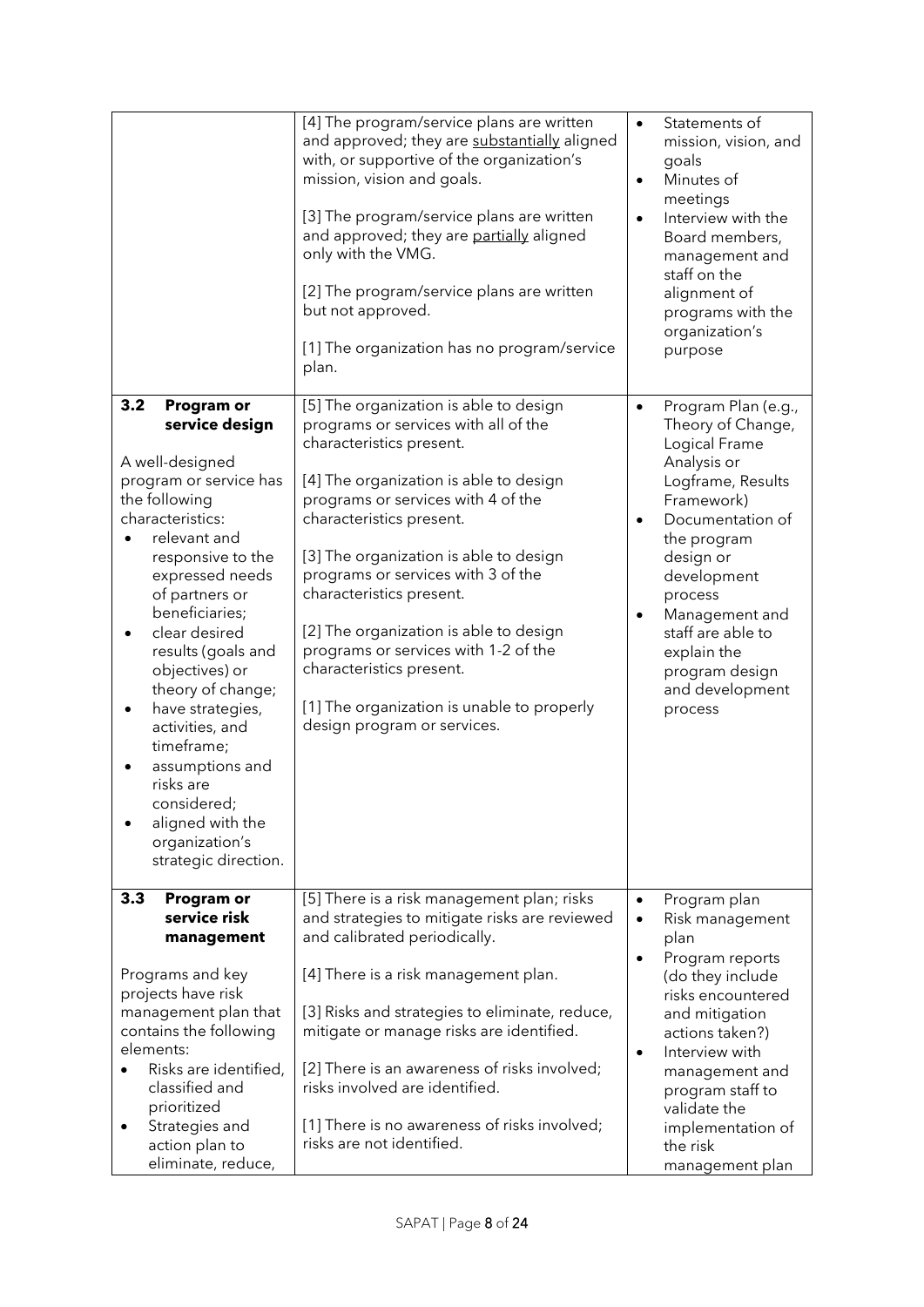| mitigate or<br>manage risks<br>Responsible<br>$\bullet$<br>persons<br>3.4<br><b>Partner</b>                                                                                                                                                                                                                                                                                                    | [5] Partners participate in all phases of the                                                                                                                                                                                                                                                                                                                                                                                                                                                                                                                                       | Partnership<br>$\bullet$                                                                                                                                                                                                                                                                                                                     |
|------------------------------------------------------------------------------------------------------------------------------------------------------------------------------------------------------------------------------------------------------------------------------------------------------------------------------------------------------------------------------------------------|-------------------------------------------------------------------------------------------------------------------------------------------------------------------------------------------------------------------------------------------------------------------------------------------------------------------------------------------------------------------------------------------------------------------------------------------------------------------------------------------------------------------------------------------------------------------------------------|----------------------------------------------------------------------------------------------------------------------------------------------------------------------------------------------------------------------------------------------------------------------------------------------------------------------------------------------|
| engagement<br>Program/service<br>partners are engaged<br>in the following:<br>Program/service<br>identification<br>Program/service<br>$\bullet$<br>design and<br>planning<br>Program/service<br>$\bullet$<br>implementation<br>Program/service<br>$\bullet$<br>monitoring<br>Program/service<br>evaluation                                                                                     | program/service cycle. They have a sense of<br>co-ownership of the program/service.<br>[4] Partners participate in 4 phases of the<br>program/service cycle.<br>[3] Partners participate in 3 phases of the<br>program/service cycle.<br>[2] Partners participate in 1 or 2 phases of<br>the program/service cycle.<br>[1] Partners do not participate in any phases<br>of the program/service cycle.                                                                                                                                                                               | agreements<br>Minutes of<br>$\bullet$<br>meetings<br>Formal<br>$\bullet$<br>communication<br>Interview with<br>$\bullet$<br>management and<br>partners to confirm<br>engagement of<br>partners                                                                                                                                               |
| Relationship<br>3.5<br><b>Management:</b><br><b>Donors and</b><br><b>Partners</b><br>The organization has<br>written policies and<br>procedures to<br>understand and<br>manage its donors and<br>partners that are:<br>Approved<br>Reviewed regularly<br>For accepting<br>grants and<br>donations<br>For vetting donors<br>For conducting<br>due diligence to<br>partners and<br>beneficiaries | [5] The organization has written policies and<br>procedures to manage relationship with<br>donors and partners that meet all elements<br>provided.<br>[4] The organization has written policies and<br>procedures that meet 4 of the elements<br>provided.<br>[3] The organization has written policies and<br>procedures that meet 3 of the elements<br>provided.<br>[2] The organization has written policies and<br>procedures that meet at least 2 of the<br>elements provided.<br>[1] The organization does not have or has<br>inadequate policies and procedures in<br>place. | Grant management<br>$\bullet$<br>policy<br>Donor<br>$\bullet$<br>engagement policy<br>Policies and<br>$\bullet$<br>procedures on due<br>diligence of<br>partners<br>Database of<br>$\bullet$<br>donors, partners,<br>and beneficiaries<br>Interview with<br>$\bullet$<br>Management on<br>the coherence<br>between policies<br>and practices |
| Partnership<br>3.6<br>agreements                                                                                                                                                                                                                                                                                                                                                               | [5] Agreements with partners and<br>beneficiaries are properly documented.<br>There are procedures in place to monitor<br>and review compliance with the terms and<br>conditions of the agreement. Monitoring<br>and review are done regularly.<br>[4] Agreements with partners and<br>beneficiaries are properly documented.<br>There are procedures in place to monitor<br>and review compliance with the terms and                                                                                                                                                               | Sample partnership<br>$\bullet$<br>agreement, MOA<br>or MOU<br>Interview with the<br>$\bullet$<br>management, staff,<br>partners and<br>beneficiaries to<br>validate<br>agreements                                                                                                                                                           |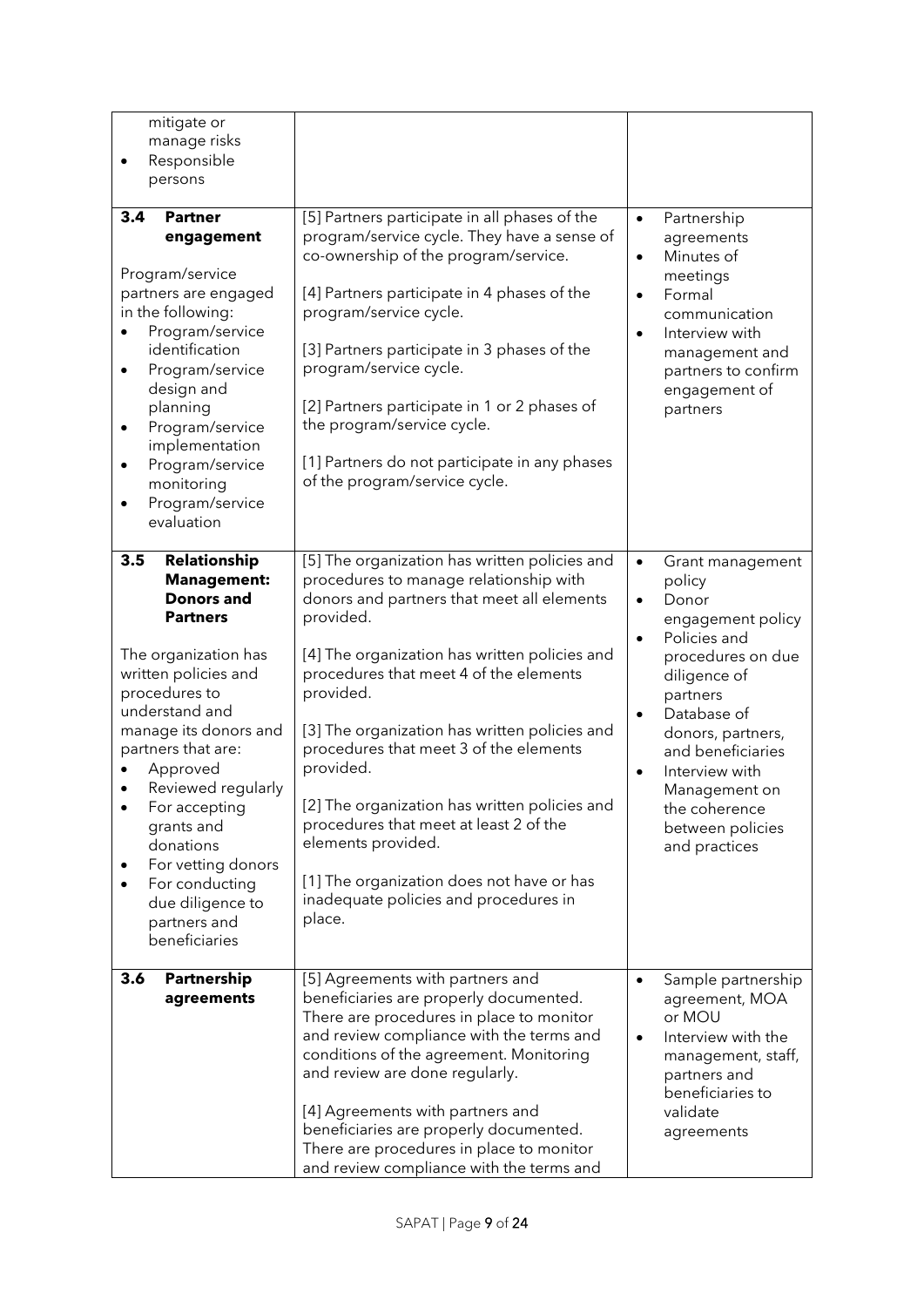|     |                                         | conditions of the agreement. Monitoring<br>and review are done occasionally.<br>[3] Agreements with partners and<br>beneficiaries are properly documented.<br>There is inadequate procedures in place to<br>monitor and review compliance with the<br>terms and conditions of the agreement.<br>[2] There are agreements with partners and<br>beneficiaries but are not properly<br>documented. The terms and conditions of<br>the agreement are reviewed as needed.<br>[1] The organization does not have any<br>agreement with partners and beneficiaries.                                                                                                                                                                                                                                                                                                                                                                                                                                                                        |                |                                                                                                 |
|-----|-----------------------------------------|-------------------------------------------------------------------------------------------------------------------------------------------------------------------------------------------------------------------------------------------------------------------------------------------------------------------------------------------------------------------------------------------------------------------------------------------------------------------------------------------------------------------------------------------------------------------------------------------------------------------------------------------------------------------------------------------------------------------------------------------------------------------------------------------------------------------------------------------------------------------------------------------------------------------------------------------------------------------------------------------------------------------------------------|----------------|-------------------------------------------------------------------------------------------------|
| 3.7 | Program or<br>service<br>implementation | [5] The organization has a written and<br>approved implementation plans for<br>programs/services that guide their<br>execution. Programs/services are<br>implemented according to plan; there is a<br>mechanism in place to address deviations or<br>changes in the plan.<br>[4] The organization has written and<br>approved implementation plans for<br>programs/services that guide their<br>execution. Programs/services are generally<br>implemented according to plan; there is a<br>mechanism in place in case of deviations or<br>changes in the plan.<br>[3] The organization has written<br>implementation plans for programs/services<br>that guide their execution.<br>Programs/services are usually implemented<br>according to plan; there is inadequate<br>mechanism in place in case of deviations or<br>changes in the plan.<br>[2] There are implementation plans but are<br>incomplete and not properly executed.<br>[1] The organization does not have<br>implementation plans for its programs or<br>services. | $\bullet$<br>٠ | Project<br>implementation<br>plan or Work Plan<br>Project budget<br>Project progress<br>reports |
| 3.8 | Program or<br>service budget            | [5] The organization has policies and<br>procedures in place for the preparation of<br>program/service budget. All programs or<br>services have annual budgets duly approved<br>before they are executed. Program/service<br>budget performance are monitored monthly<br>and variances between budget and actual<br>disbursements are explained.                                                                                                                                                                                                                                                                                                                                                                                                                                                                                                                                                                                                                                                                                    | $\bullet$      | Program budget<br><b>Budget</b><br>performance<br>report                                        |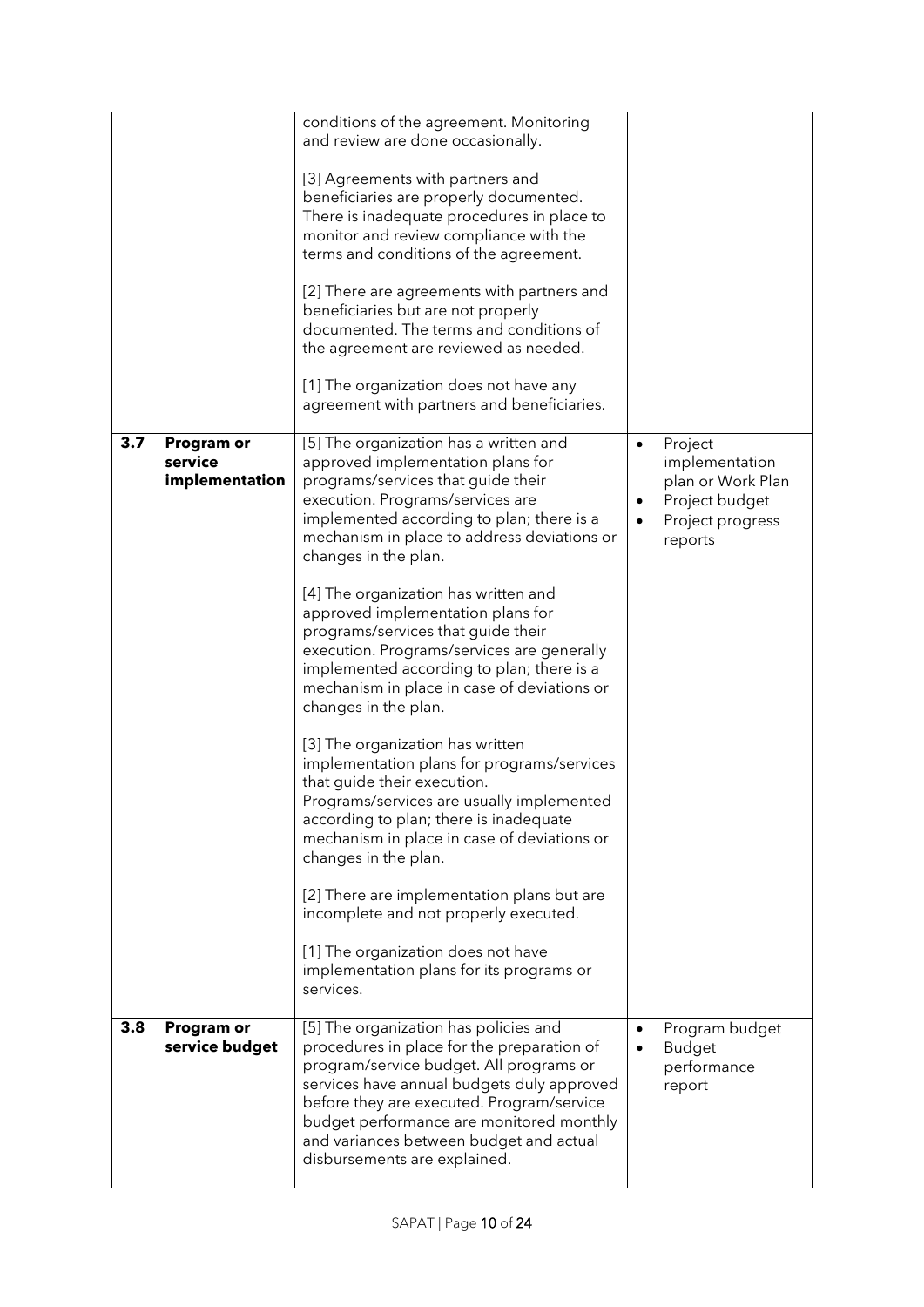| 3.9<br>Program or<br>service<br>monitoring and<br>reporting<br>3.10 Program or | [4] The organization has policies and<br>procedures in place for the preparation of<br>program or service budget. All programs or<br>services have annual budgets duly approved<br>before they are executed. Program/service<br>budget performance are monitored<br>quarterly and variances between budget<br>and actual are explained.<br>[3] The organization has policies and<br>procedures in place for the preparation of<br>program or service budget. The majority<br>programs or services have annual budgets<br>duly approved before they are executed.<br>Program/service budget performance are<br>monitored occasionally.<br>[2] There are no policies and procedures for<br>program/service budget preparation. Some<br>programs/services have budget. Program or<br>service budget performance are not<br>monitored.<br>[1] There are no policies and procedures for<br>program/service budget preparation.<br>Programs/services have no budget.<br>[5] The organization has a comprehensive<br>and documented system in place to monitor<br>and report progress of programs or services<br>that is consistently implemented.<br>Organization consistently produces useful<br>project management reports.<br>[4] The organization has a comprehensive<br>and documented system in place to monitor<br>and report progress of programs or services<br>on a regular basis. The organization's<br>monitoring policies and procedures are<br>generally followed. The organization<br>produces project management reports on a<br>fairly regular basis.<br>[3] The organization has an adequate<br>monitoring and reporting system in place.<br>Organization produces reasonably<br>adequate project management reports.<br>[2] The organization has an inadequate<br>project monitoring system in place.<br>[1] The organization has no project<br>monitoring system in place.<br>[5] The organization has an established | Monitoring and<br>$\bullet$<br>reporting system<br>(policies,<br>procedures,<br>tools/instruments<br>used)<br>Program/service<br>$\bullet$<br>reports<br>Annual reports<br>$\bullet$<br>Interview with<br>management and<br>program staff to<br>confirm<br>institutional use of<br>the monitoring and<br>reporting system<br>Evaluation policy<br>$\bullet$ |
|--------------------------------------------------------------------------------|-------------------------------------------------------------------------------------------------------------------------------------------------------------------------------------------------------------------------------------------------------------------------------------------------------------------------------------------------------------------------------------------------------------------------------------------------------------------------------------------------------------------------------------------------------------------------------------------------------------------------------------------------------------------------------------------------------------------------------------------------------------------------------------------------------------------------------------------------------------------------------------------------------------------------------------------------------------------------------------------------------------------------------------------------------------------------------------------------------------------------------------------------------------------------------------------------------------------------------------------------------------------------------------------------------------------------------------------------------------------------------------------------------------------------------------------------------------------------------------------------------------------------------------------------------------------------------------------------------------------------------------------------------------------------------------------------------------------------------------------------------------------------------------------------------------------------------------------------------------------------------------------------------------------------------------|-------------------------------------------------------------------------------------------------------------------------------------------------------------------------------------------------------------------------------------------------------------------------------------------------------------------------------------------------------------|
| service<br>evaluation                                                          | system and policy in place for evaluating the<br>results (output, outcome, impact) of its                                                                                                                                                                                                                                                                                                                                                                                                                                                                                                                                                                                                                                                                                                                                                                                                                                                                                                                                                                                                                                                                                                                                                                                                                                                                                                                                                                                                                                                                                                                                                                                                                                                                                                                                                                                                                                           | and system                                                                                                                                                                                                                                                                                                                                                  |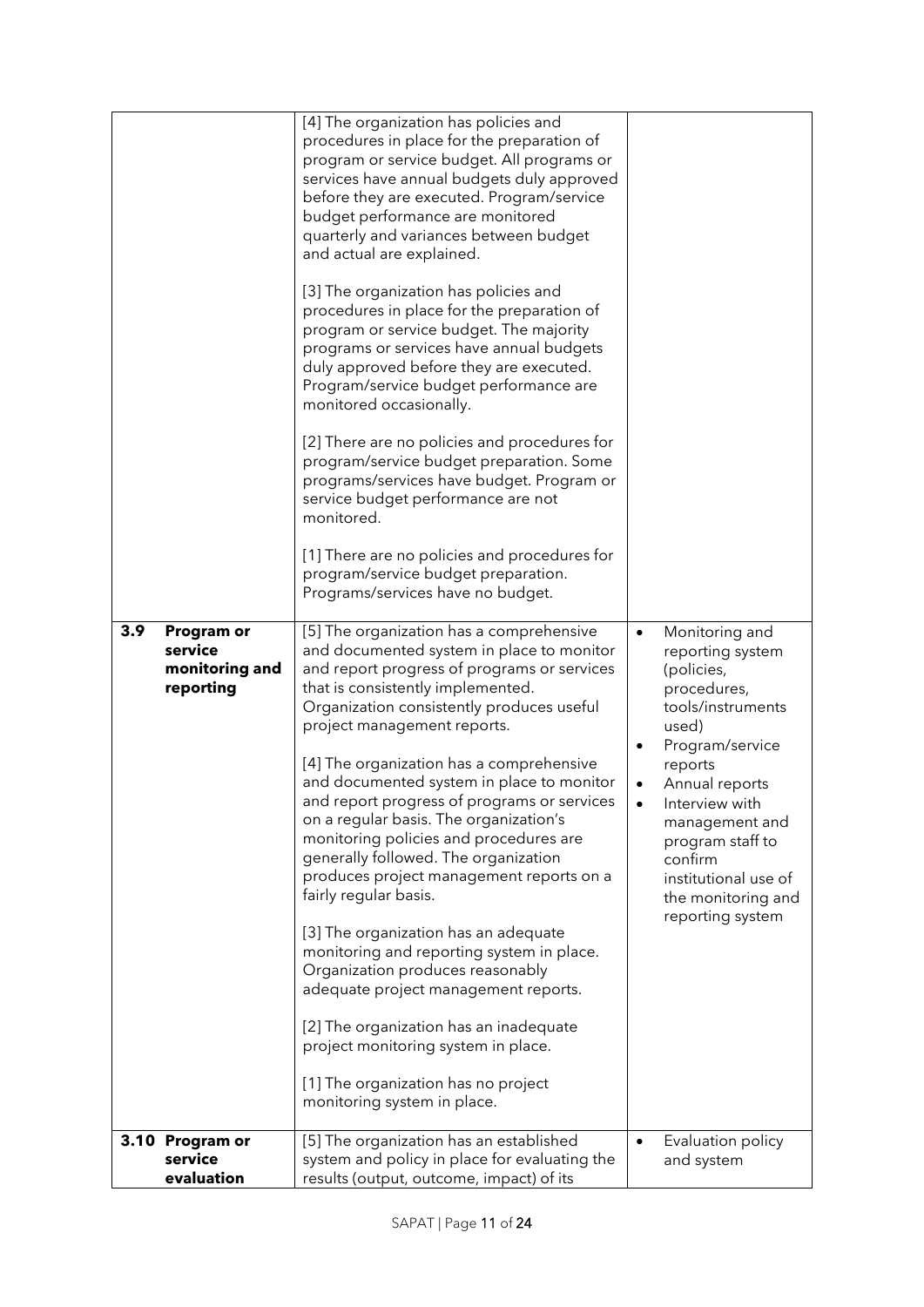|                                                              | programs or services. Evaluations are<br>consistently done according to policy.<br>[4] The organization has an established<br>system for evaluating the results of its<br>programs or services. Evaluations are<br>occasionally done.<br>[3] The organization has a system for<br>evaluating the results of its programs or<br>services. Evaluations are rarely done.<br>[2] The organization does not have<br>evaluation policy or system; but some<br>programs or services have been evaluated.<br>[1] The organization does not have<br>evaluation system, and has not evaluated<br>any of its programs or services in the past.                                                                                                                                                                                                        | $\bullet$<br>$\bullet$<br>$\bullet$ | Sample evaluation<br>reports<br>Annual reports<br>Interview with<br>management,<br>program staff,<br>partners and<br>beneficiaries to<br>validate evaluation<br>reports |
|--------------------------------------------------------------|--------------------------------------------------------------------------------------------------------------------------------------------------------------------------------------------------------------------------------------------------------------------------------------------------------------------------------------------------------------------------------------------------------------------------------------------------------------------------------------------------------------------------------------------------------------------------------------------------------------------------------------------------------------------------------------------------------------------------------------------------------------------------------------------------------------------------------------------|-------------------------------------|-------------------------------------------------------------------------------------------------------------------------------------------------------------------------|
| 3.11 Utilization of<br>evaluation<br>results and<br>learning | [5] Evaluation results are consistently used to<br>inform the strategic plan; to improve<br>program designs; to report to donors and<br>partners; to share with other organizations,<br>and the public for learning.<br>[4] Evaluation results are occasionally used<br>to inform the strategic plan; to improve<br>program designs; to report to donors and<br>partners; to share with other organizations<br>and the public for learning.<br>[3] Evaluation results are rarely used to<br>inform the strategic plan; to improve<br>program designs; to report to donors and<br>partners; to share with other organizations.<br>[2] Evaluation results are rarely used to<br>inform the strategic plan; to improve<br>program designs; to report to donors and<br>partners.<br>[1] Evaluation results are neither utilized nor<br>shared. | $\bullet$<br>٠<br>$\bullet$         | Strategic plan<br>Program plans<br>Minutes of<br>planning meeting                                                                                                       |
| <b>Dimension</b>                                             | <b>COLLABORATION</b><br>4                                                                                                                                                                                                                                                                                                                                                                                                                                                                                                                                                                                                                                                                                                                                                                                                                  |                                     |                                                                                                                                                                         |
| <b>Definition</b>                                            | Collaboration refers to the partnerships the organization establishes<br>with other organizations to become more effective, to have better<br>access to resources, and to broaden the reach for its programs,<br>services or advocacies.<br>It involves membership in local or international coalitions or networks,<br>or working with other organizations to pursue common agenda,<br>advocacy, or development objectives, including partnering with<br>government development bodies.                                                                                                                                                                                                                                                                                                                                                   |                                     |                                                                                                                                                                         |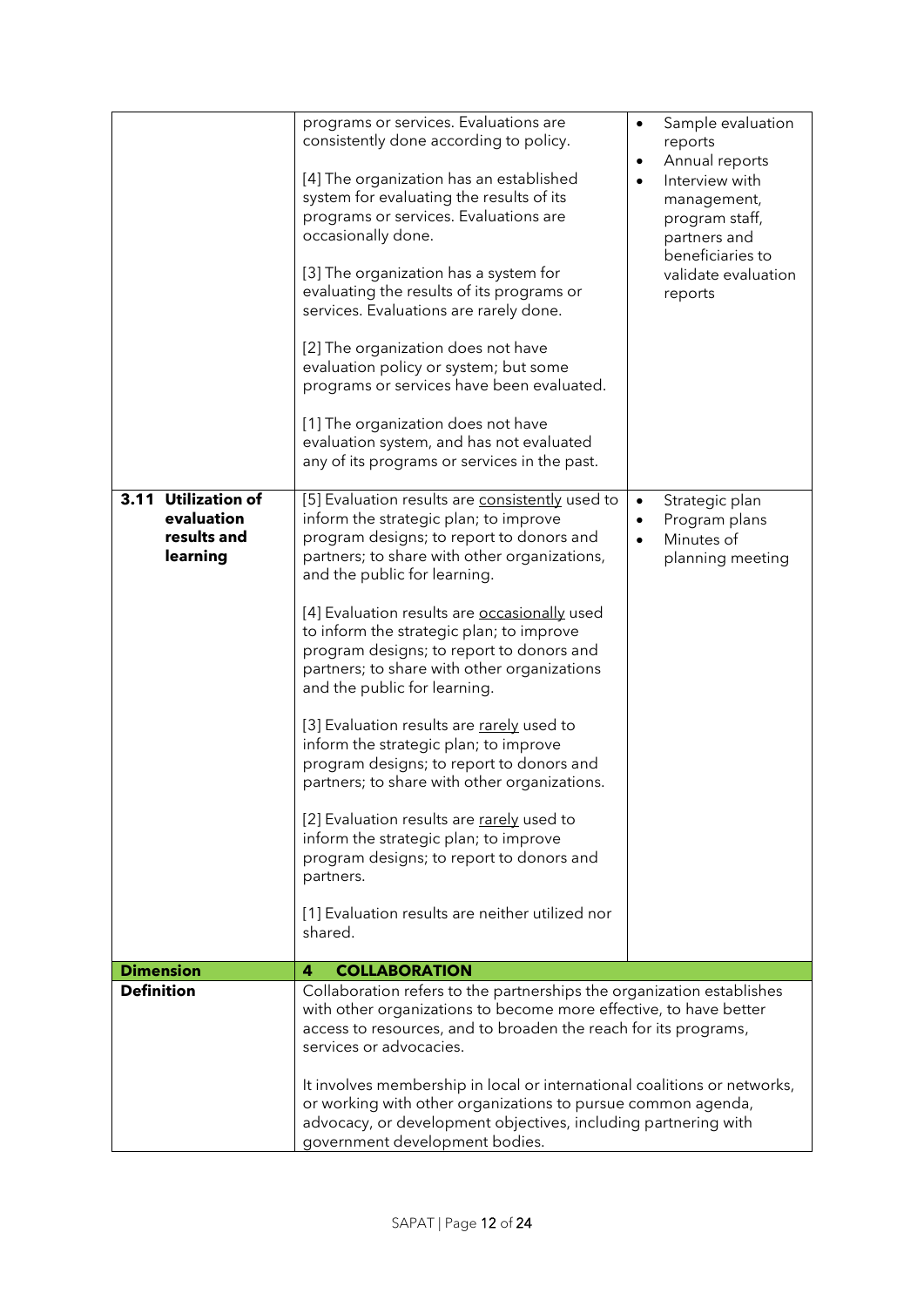| <b>Underlying Principles</b><br>& Assumptions |                                                                           | The work for development and social transformation is multi-faceted<br>and would require multi-stakeholder cooperation and collective<br>action.                                                                                                                                                                                                                                                                                                                                                                                                                                                                                                                                                                                                                                                 |                                                                                                                                                                                                                                                    |  |
|-----------------------------------------------|---------------------------------------------------------------------------|--------------------------------------------------------------------------------------------------------------------------------------------------------------------------------------------------------------------------------------------------------------------------------------------------------------------------------------------------------------------------------------------------------------------------------------------------------------------------------------------------------------------------------------------------------------------------------------------------------------------------------------------------------------------------------------------------------------------------------------------------------------------------------------------------|----------------------------------------------------------------------------------------------------------------------------------------------------------------------------------------------------------------------------------------------------|--|
|                                               |                                                                           | It would be difficult for an organization to exist isolated from other<br>groups. These groups or networks are sources of much-needed<br>resources which include information, contacts, training, expertise, etc.<br>Networks also provide standards to strive for best practice information<br>which the organization can use in pursuing its mission.                                                                                                                                                                                                                                                                                                                                                                                                                                          |                                                                                                                                                                                                                                                    |  |
|                                               | <b>Criteria</b>                                                           | <b>Indicators</b>                                                                                                                                                                                                                                                                                                                                                                                                                                                                                                                                                                                                                                                                                                                                                                                | <b>Means of Verification</b>                                                                                                                                                                                                                       |  |
| 4.1                                           | Partnership<br>building                                                   | [5] The organization is a member of an NGO<br>network or coalition and participates in its<br>activities, or has existing partnerships, and<br>deliberately builds good relationship with<br>other organizations and sectors such as<br>government, academe, church and<br>business.<br>[4] The organization is a member of an NGO<br>network or coalition; has partnerships and<br>builds relationships with other organizations<br>within the sector.                                                                                                                                                                                                                                                                                                                                          | Membership in<br>$\bullet$<br>NGO networks or<br>coalition, multi-<br>sector movements,<br>national or local<br>development<br>councils; sectoral<br>bodies or alliances,<br>etc.<br>Interview with<br>$\bullet$<br>management and<br>staff on the |  |
|                                               |                                                                           | [3] The organization works, and has formal<br>partnership with other organizations.<br>[2] The organization is in the process of<br>becoming a member of NGO network or<br>partnering with other organizations.<br>[1] The organization does not intend to<br>become a member of any NGO network; no<br>plan to work with other organizations.                                                                                                                                                                                                                                                                                                                                                                                                                                                   | organization's<br>involvement in<br>coalitions,<br>networks or<br>movements                                                                                                                                                                        |  |
| 4.2                                           | <b>Contribution to</b><br>national and<br>global<br>development<br>agenda | [5] The organization's programs or services<br>are aligned with, or contribute to the<br>attainment of sub-national, national or<br>global development agenda.<br>[4] The majority of projects or activities are<br>aligned with, or contribute to the sub-<br>national, national or international<br>development agenda.<br>[3] Some projects or activities contribute to<br>the sub-national or national development<br>agenda; there is a conscious effort by the<br>board and management to refocus<br>programs or services to support the sub-<br>national or national development agenda.<br>[2] There are very limited projects or<br>activities that are supportive of any<br>development agenda; there is a<br>considerable effort by the management to<br>influence program direction. | Statements of<br>$\bullet$<br>mission, vision, and<br>goals<br>Strategic plan<br>٠<br>Program plan<br>٠<br>Annual reports                                                                                                                          |  |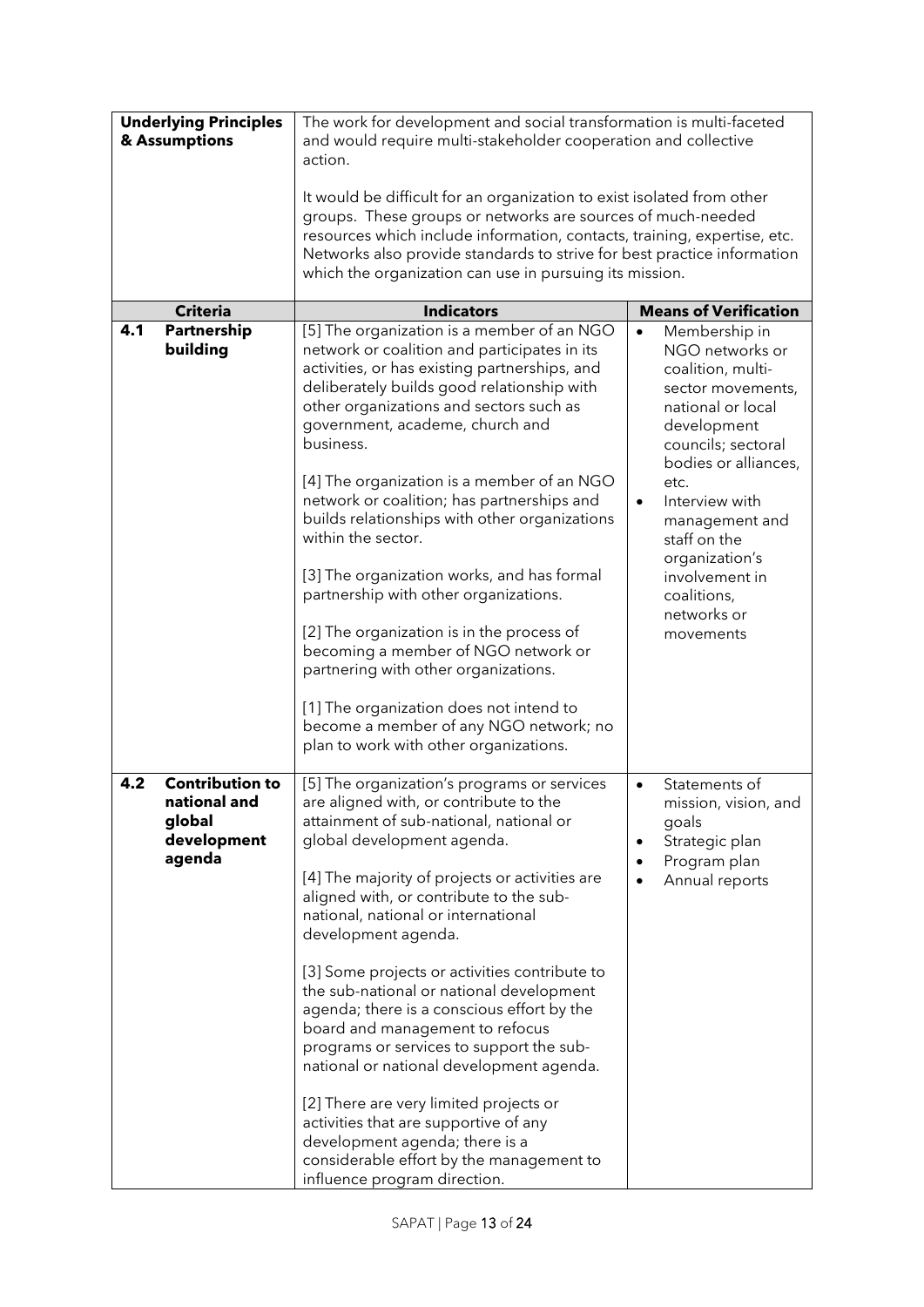|                                                                                                                                                                                            | [1] There are no or negligible projects or<br>activities that are supportive of any<br>development agenda; there is no conscious<br>effort to align programs or services with the<br>national development agenda.                                                                                                                                                                                                                                                                                                                                                                                                                                                                                                                                                                                       |                                                                                                                                                                                                                                                                                                                                                          |  |
|--------------------------------------------------------------------------------------------------------------------------------------------------------------------------------------------|---------------------------------------------------------------------------------------------------------------------------------------------------------------------------------------------------------------------------------------------------------------------------------------------------------------------------------------------------------------------------------------------------------------------------------------------------------------------------------------------------------------------------------------------------------------------------------------------------------------------------------------------------------------------------------------------------------------------------------------------------------------------------------------------------------|----------------------------------------------------------------------------------------------------------------------------------------------------------------------------------------------------------------------------------------------------------------------------------------------------------------------------------------------------------|--|
| <b>Component</b>                                                                                                                                                                           | 5<br><b>ADMINISTRATION</b>                                                                                                                                                                                                                                                                                                                                                                                                                                                                                                                                                                                                                                                                                                                                                                              |                                                                                                                                                                                                                                                                                                                                                          |  |
| <b>Definition</b><br><b>Underlying Principles</b>                                                                                                                                          | Administration pertains to the day-to-day running of the organization<br>based on an established and documented organizational design that<br>is responsive to, and supportive of its purpose, and reflective of the<br>organization's culture.<br>It involves the effective and efficient management of human, physical,<br>financial and intangible assets/resources, and the institutionalization of<br>internal controls in all areas of operations. It ensures that the<br>organization is compliant with all pertinent statutory rules and<br>regulations, local and national.                                                                                                                                                                                                                    |                                                                                                                                                                                                                                                                                                                                                          |  |
| & Assumptions                                                                                                                                                                              | For an organization to function effectively and efficiently, an<br>appropriate organizational design must be well established. Required<br>resources to deliver programs or services must be determined,<br>acquired, and managed properly. Policies and processes must be put<br>in place to set the parameters for decisions and actions, and to ensure<br>transparency, accountability and internal controls.<br>Without these elements, operations will be disrupted, resources and<br>efforts will be wasted, decision-making will not be grounded and<br>delayed, and program/service delivery will suffer.                                                                                                                                                                                       |                                                                                                                                                                                                                                                                                                                                                          |  |
| <b>Criteria</b>                                                                                                                                                                            | <b>Indicators</b>                                                                                                                                                                                                                                                                                                                                                                                                                                                                                                                                                                                                                                                                                                                                                                                       | <b>Means of Verification</b>                                                                                                                                                                                                                                                                                                                             |  |
| 5.1<br>Organizational<br>design<br>Organizational design<br>is the alignment of the<br>structure, people,<br>policies, and systems<br>of an organization with<br>its strategic directions. | [5] Organizational design in place is<br>complete (i.e., includes all operating and<br>support functions, their respective<br>responsibilities, key positions, levels of<br>authority and working relationships), fully<br>aligned with the organization's mission and<br>goals, and approved by the Board.<br>[4] Organizational design in place is<br>complete, substantially aligned with the<br>organization's mission and goals; approved<br>by the Board.<br>[3] Organization design in place is<br>substantially complete, but only partially<br>aligned with the organization's mission and<br>goals; approved by the Board.<br>[2] Organization design is incomplete and<br>does not clearly support the organization's<br>mission and goals.<br>[1] There is no organization design in place. | Organization<br>design document<br>Table of<br>$\bullet$<br>organization<br>Job descriptions<br>$\bullet$<br>Levels of authority<br>$\bullet$<br>policy<br>The Board and<br>management<br>representatives are<br>able to articulate<br>the organizational<br>design.<br>Staff members are<br>able to articulate<br>their respective job<br>descriptions. |  |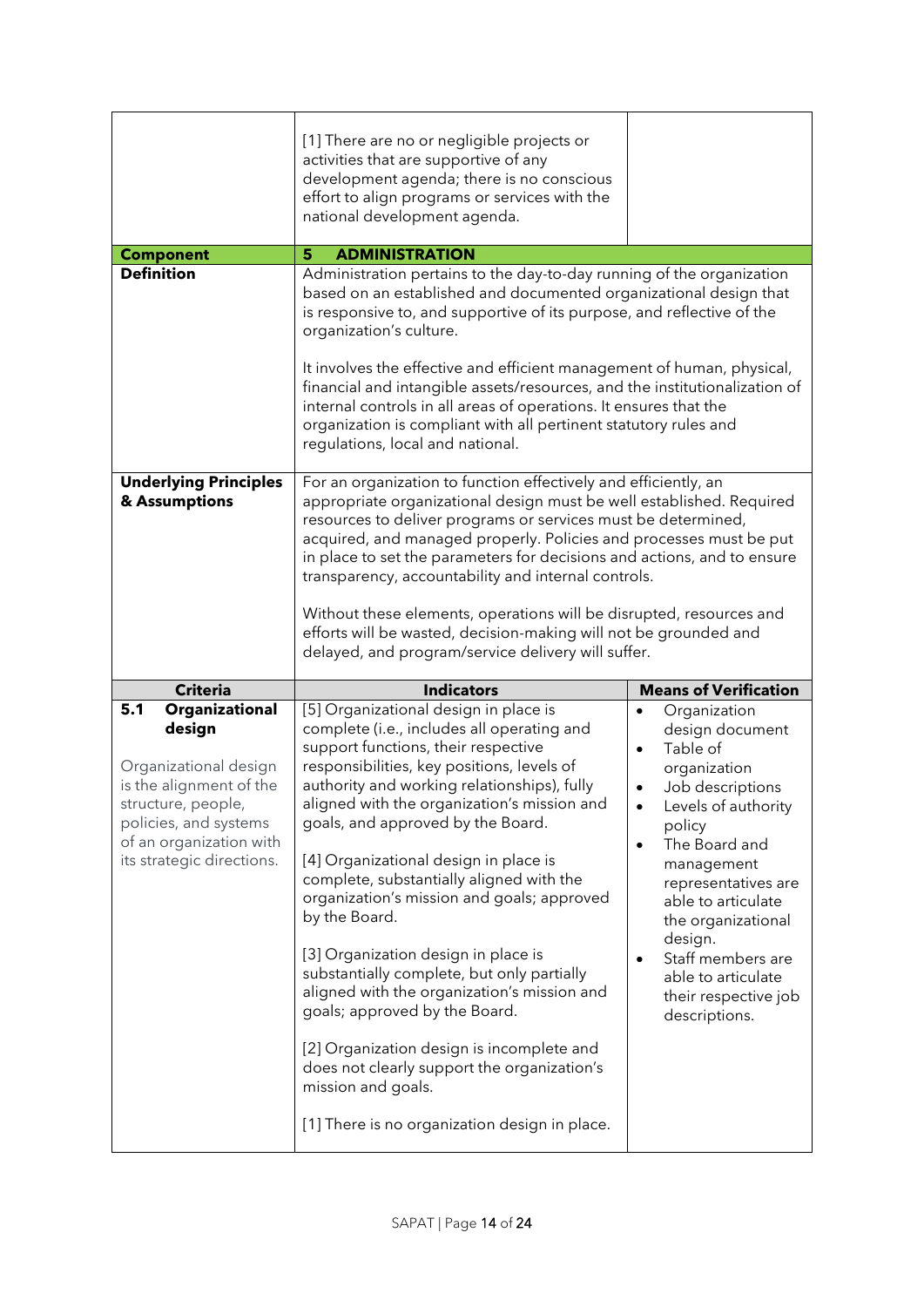| 5.2<br><b>Administrative</b><br>policies and<br>procedures<br>Administrative policies<br>and procedures cover<br>the following<br>functional areas:<br>Human resources<br>Procurement<br>$\bullet$<br>Property and fixed<br>$\bullet$<br>asset management<br>Safety and security<br>٠<br>General services | [5] Policies and procedures for all functional<br>areas are documented, approved, and<br>updated; consistently observed and<br>periodically reviewed.<br>[4] Policies and procedures for four<br>functional areas are documented, approved,<br>and updated; consistently observed and<br>periodically reviewed.<br>[3] Policies and procedures for at least three<br>functional areas are documented, approved,<br>and updated; consistently observed and<br>periodically reviewed.<br>[2] There are policies and procedures that<br>cover at least two functional areas.<br>[1] There is no written administrative policies<br>and procedures; transactions are based on<br>practice.                                                                                                                                                                     | $\bullet$<br>$\bullet$                                        | Documented<br>administrative<br>policies and<br>procedures or<br>operations manual<br>Verify the staff<br>members'<br>awareness of, and<br>compliance with<br>policies and<br>procedures. |
|-----------------------------------------------------------------------------------------------------------------------------------------------------------------------------------------------------------------------------------------------------------------------------------------------------------|------------------------------------------------------------------------------------------------------------------------------------------------------------------------------------------------------------------------------------------------------------------------------------------------------------------------------------------------------------------------------------------------------------------------------------------------------------------------------------------------------------------------------------------------------------------------------------------------------------------------------------------------------------------------------------------------------------------------------------------------------------------------------------------------------------------------------------------------------------|---------------------------------------------------------------|-------------------------------------------------------------------------------------------------------------------------------------------------------------------------------------------|
| 5.3<br><b>Statutory</b><br>compliance<br>Compliance with<br>applicable laws and<br>statutory requirements<br>related to:<br>compensation<br>benefits<br>$\bullet$<br>working conditions<br>$\bullet$<br>termination and<br>$\bullet$<br>retirement.                                                       | [5] The organization has comprehensive,<br>documented, and effective HR policies and<br>practices that meet its needs, and fully<br>comply with applicable laws.<br>[4] The organization has documented HR<br>policies and practices that substantially<br>cover almost all of the elements, that meet<br>its needs, and that fully comply with<br>applicable laws.<br>[3] The organization has adequate and<br>documented HR policies and practices that<br>meet its needs, and that substantially<br>comply with applicable laws.<br>[2] The organization has inadequate HR<br>policies and practices that fail to satisfy all of<br>its key elements and are significantly not<br>compliant with applicable laws.<br>[1] The organization does not have HR<br>policies and procedures in place. Practices<br>do not comply with statutory requirements. | $\bullet$<br>$\bullet$<br>$\bullet$<br>$\bullet$<br>$\bullet$ | HR policies<br>Employment<br>contracts<br>Payroll/Alphalist<br>201 File<br>Confirm<br>compliance with<br>policies and<br>procedures<br>through interviews<br>with the staff<br>members.   |
| 5.4<br><b>Human</b><br>resources<br>development                                                                                                                                                                                                                                                           | [5] The organization has an established and<br>documented human resources (employees,<br>seconded staff, volunteers) performance<br>management and development programs<br>that address the competency requirements<br>of the organization, leadership transition,<br>succession plan, and career development<br>needs of its people, and that are consistently<br>implemented.                                                                                                                                                                                                                                                                                                                                                                                                                                                                            | $\bullet$<br>$\bullet$<br>$\bullet$<br>$\bullet$<br>$\bullet$ | Staff development<br>plan<br>Performance plan<br>and appraisal<br>report<br>Proof of training<br>attended<br>201 File<br>Confirm<br>compliance with                                       |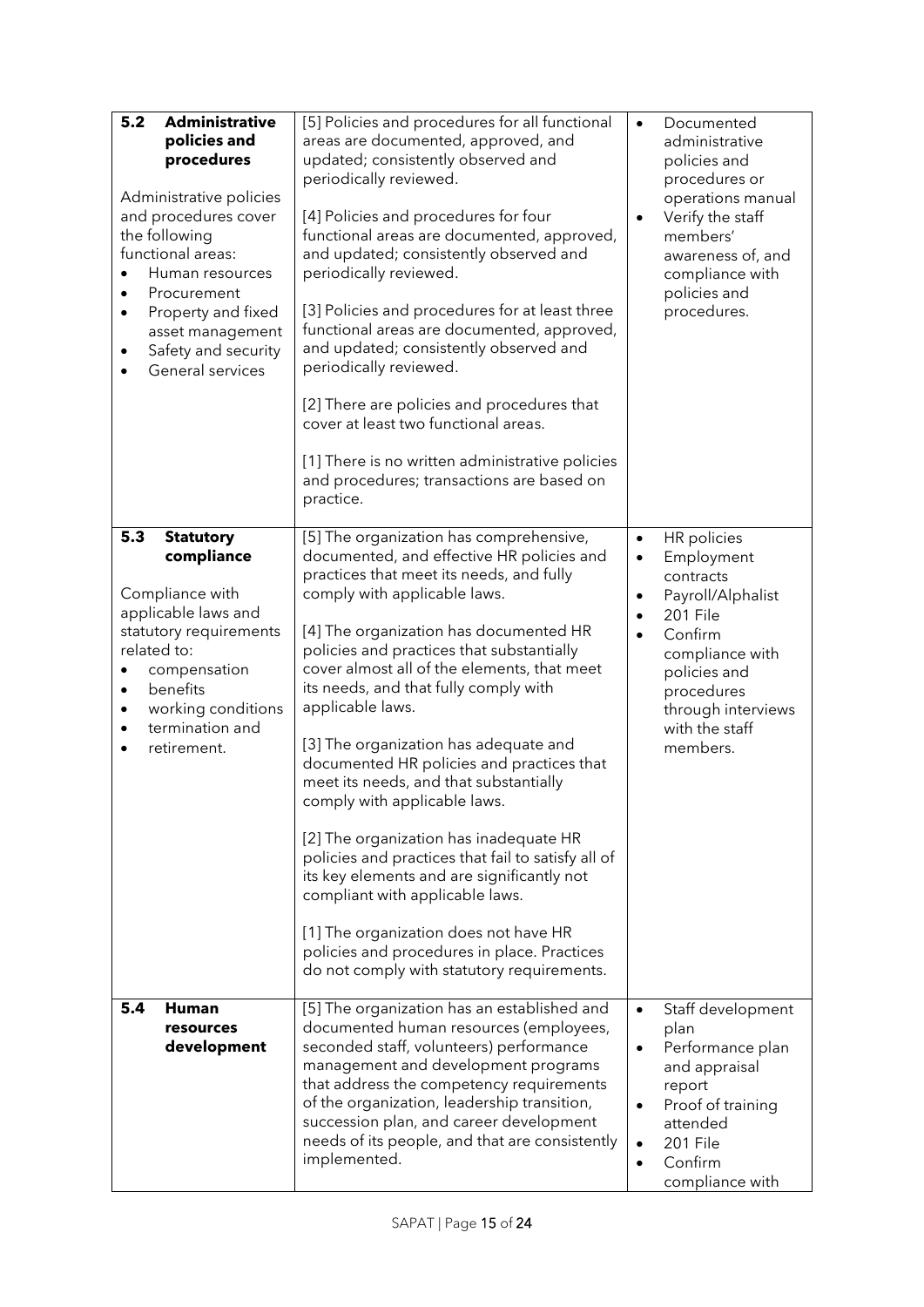|                                                                                                                                                                                                                                               | [4] The organization has an established and<br>documented human resources performance<br>management and development program<br>that address the competency requirements<br>of the organization, leadership transition,<br>succession plan, and career development<br>needs of its people but is not consistently<br>implemented.<br>[3] The organization has performance<br>management and development program in<br>place including leadership transition,<br>succession plan but is not completely<br>documented and is not consistently<br>implemented.<br>[2] The organization's approach to<br>performance management and<br>development is arbitrary, following no<br>discernible guidelines.<br>[1] The organization does not have any<br>performance management and<br>development program or practice. | policies and<br>procedures<br>through interviews<br>with the staff<br>members.                                                                                                                                                 |
|-----------------------------------------------------------------------------------------------------------------------------------------------------------------------------------------------------------------------------------------------|-----------------------------------------------------------------------------------------------------------------------------------------------------------------------------------------------------------------------------------------------------------------------------------------------------------------------------------------------------------------------------------------------------------------------------------------------------------------------------------------------------------------------------------------------------------------------------------------------------------------------------------------------------------------------------------------------------------------------------------------------------------------------------------------------------------------|--------------------------------------------------------------------------------------------------------------------------------------------------------------------------------------------------------------------------------|
| 5.5<br><b>Procurement</b><br>management<br>Complete<br>procurement policies,<br>procedures and<br>practices would usually<br>include: vendor<br>screening and<br>selection; procurement<br>methods; thresholds<br>and approving<br>authority. | [5] The organization has complete and<br>documented procurement policies,<br>procedures and practices that are<br>appropriate and ethical for its operations.<br>[4] The organization has documented<br>procurement policies, procedures and<br>practices that are appropriate and ethical for<br>its operations, but need to be updated.<br>[3] The organization has adequate<br>procurement policies, procedures and<br>practices in place that are generally<br>appropriate and ethical for its operations.<br>Any minor exceptions are easily remediable.<br>[2] The organization has less than adequate<br>procurement policies, procedures and<br>practices.<br>[1] The organization has no or highly<br>inadequate procurement policies,<br>procedures and practices.                                    | Procurement<br>$\bullet$<br>policies and<br>procedures<br>Sample<br>$\bullet$<br>transactions<br>Confirm<br>$\bullet$<br>compliance with<br>the policies and<br>procedures<br>through interviews<br>with the staff<br>members. |
| 5.6<br><b>Safety, security</b><br>and service<br>continuity<br>Safety and security<br>plan, and service<br>continuity plan<br>contains details on                                                                                             | [5] The organization has documented<br>policies and procedures to ensure the safety<br>and security of its people and assets. Service<br>continuity or disaster management plan is in<br>place, practiced and reviewed periodically.<br>The organization invests in appropriate<br>capacity development for risk reduction and<br>preparedness.                                                                                                                                                                                                                                                                                                                                                                                                                                                                 | Safety and security<br>$\bullet$<br>policy and<br>protocols<br>Service continuity<br>$\bullet$<br>or emergency plan<br>Confirm<br>$\bullet$<br>compliance with<br>the policies and                                             |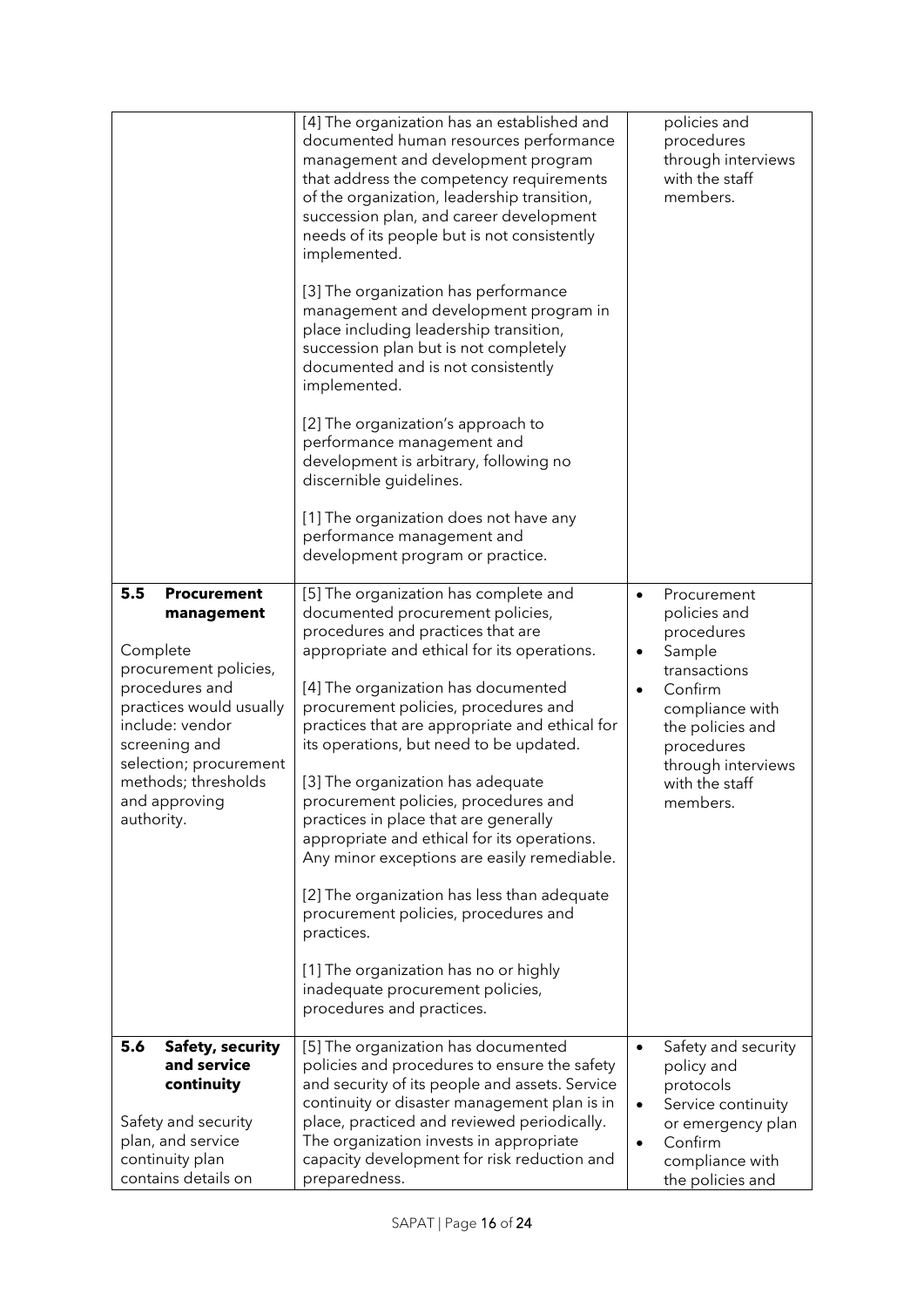| risks, prevention,<br>preparedness,<br>response, and<br>recovery (including<br>backup to ensure<br>continuity of<br>operations) | [4] The organization has identified risks and<br>vulnerabilities, and strategies are discussed<br>and understood by everyone in the<br>organization.<br>[3] The organization has recognized the<br>need for reducing risks and vulnerabilities<br>and has formulated risk mitigation<br>strategies.<br>[2] The organization has assessed the<br>hazards, vulnerabilities, and risks, and their<br>possible impacts on its people and its<br>operations.<br>[1] The organization has had no discussion<br>on vulnerabilities, threats, disaster and risk<br>preparedness.                                                                                                                                                                                                                                                                          | procedures<br>through interviews<br>with the staff<br>members.                                                                                                                                                   |
|---------------------------------------------------------------------------------------------------------------------------------|---------------------------------------------------------------------------------------------------------------------------------------------------------------------------------------------------------------------------------------------------------------------------------------------------------------------------------------------------------------------------------------------------------------------------------------------------------------------------------------------------------------------------------------------------------------------------------------------------------------------------------------------------------------------------------------------------------------------------------------------------------------------------------------------------------------------------------------------------|------------------------------------------------------------------------------------------------------------------------------------------------------------------------------------------------------------------|
| Anti-fraud and<br>5.7<br>anti-corruption                                                                                        | [5] The organization has documented and<br>functional system in place for preventing,<br>detecting, and penalizing fraud and corrupt<br>practices; no member of the board or staff<br>has been convicted of fraud or corruption<br>nor blacklisted in any network or agency.<br>[4] The organization has a functional system<br>in place for preventing, detecting and<br>penalizing fraud and corrupt practices.<br>[3] The organization has a system for<br>penalizing fraudulent or corrupt action when<br>detected.<br>[2] The organization has a system for<br>preventing fraud (e.g., vetting of potential<br>board members and staff).<br>[1] The organization does not have any anti-<br>fraud or anti-corruption policy. A member of<br>the board or staff has been convicted of<br>fraud or corruption, or blacklisted in an<br>agency. | Anti-fraud and anti-<br>$\bullet$<br>corruption policy<br>Confirm<br>$\bullet$<br>compliance with<br>the policies and<br>procedures<br>through interviews<br>with the board,<br>management and<br>staff members. |
| Code of<br>5.8<br><b>Conduct</b>                                                                                                | [5] The organization has a Code of Conduct<br>in place that is approved by the Board;<br>disseminated and understood by trustees,<br>officers, employees and volunteers;<br>compliance thereof is consistently<br>monitored; and due process is in place to<br>deal with non-compliance.<br>[4] The organization has a Code of Conduct<br>in place that is approved by the Board;<br>disseminated and understood by trustees,<br>officers, employees and volunteers;                                                                                                                                                                                                                                                                                                                                                                              | Code of Conduct<br>$\bullet$<br>document<br>Grievance<br>$\bullet$<br>procedures<br>Case monitoring                                                                                                              |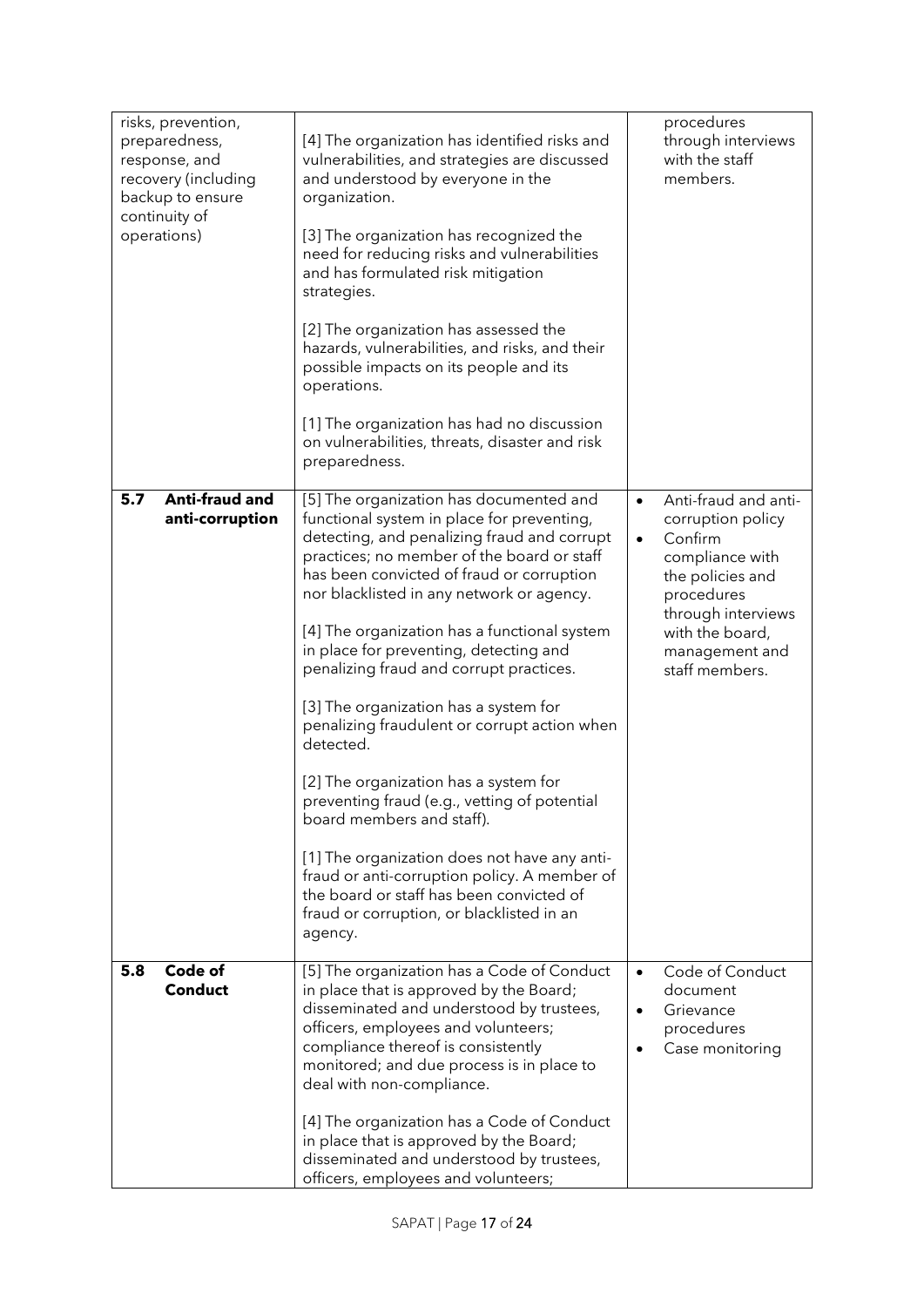|               |                                    | compliance thereof is occasionally                                                                                                                  |                                                                       |  |
|---------------|------------------------------------|-----------------------------------------------------------------------------------------------------------------------------------------------------|-----------------------------------------------------------------------|--|
|               |                                    | monitored.                                                                                                                                          |                                                                       |  |
|               |                                    | [3] The organization has a Code of Conduct                                                                                                          |                                                                       |  |
|               |                                    | in place that is either not disseminated                                                                                                            |                                                                       |  |
|               |                                    | across the organization or compliance                                                                                                               |                                                                       |  |
|               |                                    | thereof is not being monitored.                                                                                                                     |                                                                       |  |
|               |                                    |                                                                                                                                                     |                                                                       |  |
|               |                                    | [2] The organization's Code of Conduct is<br>being formulated. Compliance to some                                                                   |                                                                       |  |
|               |                                    | existing related policies is occasionally                                                                                                           |                                                                       |  |
|               |                                    | monitored but not documented                                                                                                                        |                                                                       |  |
|               |                                    |                                                                                                                                                     |                                                                       |  |
|               |                                    | [1] No Code of Conduct in place.                                                                                                                    |                                                                       |  |
|               | <b>Component</b>                   | <b>FINANCIAL MANANGEMENT &amp; SUSTAINABILITY</b><br>6                                                                                              |                                                                       |  |
|               | <b>Definition</b>                  | Financial management refers to the efficient and effective                                                                                          |                                                                       |  |
|               |                                    | management of the organization's financial resources which are                                                                                      |                                                                       |  |
|               |                                    | anchored on the principles of stewardship, accountability,                                                                                          |                                                                       |  |
|               |                                    | transparency, and sustainability.                                                                                                                   |                                                                       |  |
|               |                                    | It involves the conduct of financial planning, monitoring and                                                                                       |                                                                       |  |
|               |                                    | evaluation, and the installation of adequate internal controls and a                                                                                |                                                                       |  |
|               |                                    | system of checks and balance to ensure judicious use of resources and                                                                               |                                                                       |  |
|               |                                    | that the funds are optimized in accordance with applicable accounting                                                                               |                                                                       |  |
|               |                                    | and auditing rules and regulation.                                                                                                                  |                                                                       |  |
|               | <b>Underlying Principles</b>       | The organization has basically two reasons for ensuring that funds are                                                                              |                                                                       |  |
| & Assumptions |                                    |                                                                                                                                                     |                                                                       |  |
|               |                                    | properly utilized: First, funds are limited and without it, programs                                                                                |                                                                       |  |
|               |                                    | cannot be implemented; Second, the people running the organization                                                                                  |                                                                       |  |
|               |                                    | are stewards of its resources.                                                                                                                      |                                                                       |  |
|               |                                    |                                                                                                                                                     |                                                                       |  |
|               |                                    | The majority of NGOs rely on donations. Resources are being made                                                                                    |                                                                       |  |
|               |                                    | available so as to address the defined need of the organization and its<br>partners/beneficiaries. As such, the organization is expected to deliver |                                                                       |  |
|               |                                    | its services and programs with transparency in the most cost-effective                                                                              |                                                                       |  |
|               |                                    | manner, and to generate and mobilize resources to ensure that the                                                                                   |                                                                       |  |
|               |                                    | needs of the partners/beneficiaries will be met on a continuing basis.                                                                              |                                                                       |  |
|               |                                    |                                                                                                                                                     |                                                                       |  |
| 6.1           | <b>Criteria</b><br><b>Books of</b> | <b>Indicators</b><br>[5] The four Books of Accounts are available                                                                                   | <b>Means of Verification</b><br><b>Books of Accounts</b><br>$\bullet$ |  |
|               | <b>Accounts</b>                    | and registered with the BIR; postings are                                                                                                           | Interview with the<br>$\bullet$                                       |  |
|               |                                    | complete with needed source documents,                                                                                                              | bookkeeper or                                                         |  |
|               | The required four                  | correct and done on time or updated.                                                                                                                | accountant on the                                                     |  |
|               | Books of Accounts (or              |                                                                                                                                                     | regularity of                                                         |  |
|               | equivalent in case of              | [4] The four Books of Accounts are available                                                                                                        | postings.                                                             |  |
| CAS):         | General                            | and registered with the BIR; postings are<br>complete with needed source documents,                                                                 |                                                                       |  |
|               | Ledger                             | correct, but some are delayed.                                                                                                                      |                                                                       |  |
|               | General                            |                                                                                                                                                     |                                                                       |  |
|               | Journal                            | [3] The four Books of Accounts are available                                                                                                        |                                                                       |  |
|               | Cash Receipts                      | and registered with the BIR; postings are                                                                                                           |                                                                       |  |
|               | <b>Book</b>                        | done but most are delayed.                                                                                                                          |                                                                       |  |
|               | Cash                               |                                                                                                                                                     |                                                                       |  |
|               | Disbursement<br>Book               | [2] The four Books of Accounts are available<br>but not registered with the BIR; some Books                                                         |                                                                       |  |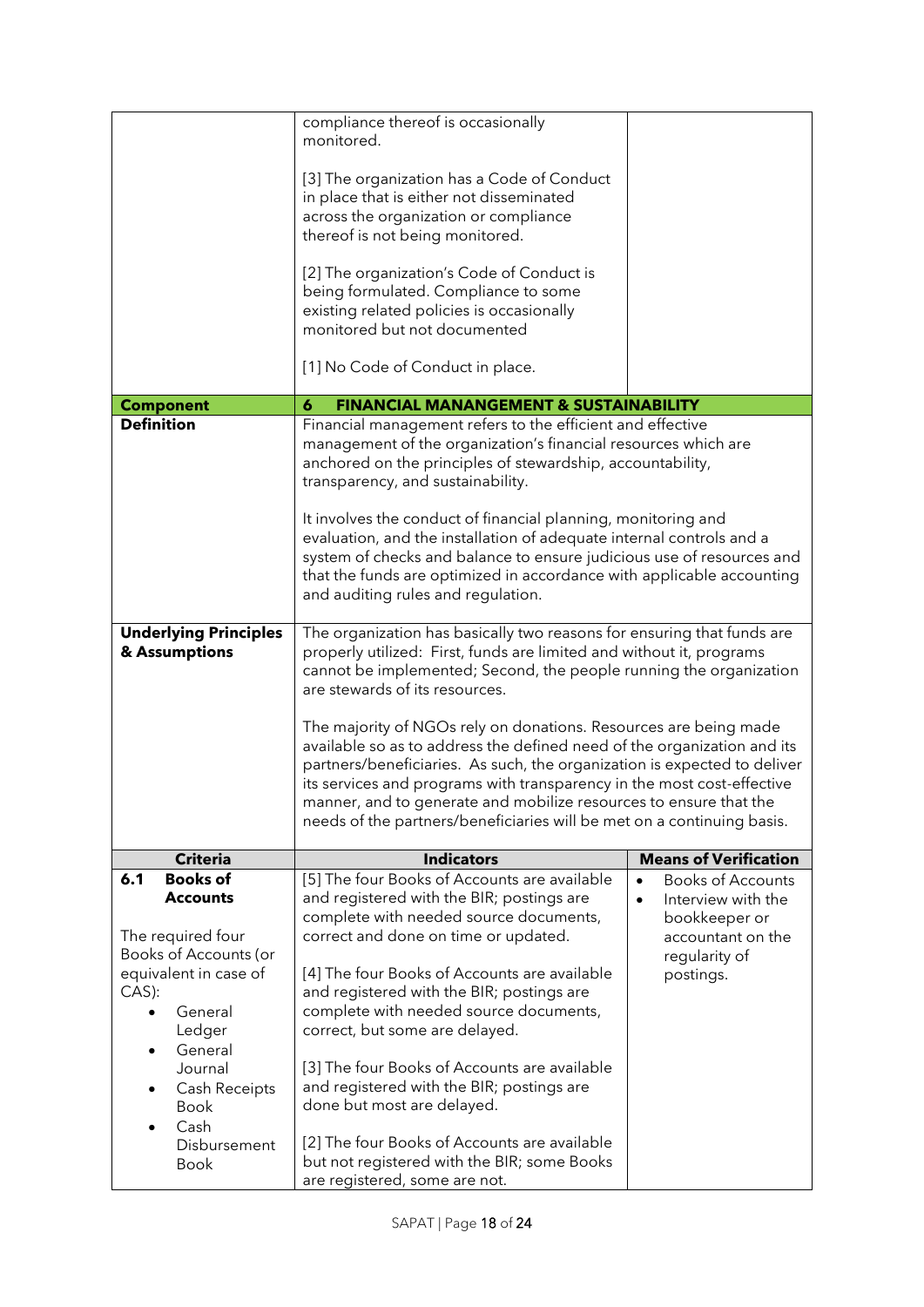|     |                                              | [1] The organization does not have the<br>required books.                                                                                                                                                                                                                                                                                                                                                                                                                                                                                                                                                                                                                             |                                                                                                                                                                                                                                                                    |
|-----|----------------------------------------------|---------------------------------------------------------------------------------------------------------------------------------------------------------------------------------------------------------------------------------------------------------------------------------------------------------------------------------------------------------------------------------------------------------------------------------------------------------------------------------------------------------------------------------------------------------------------------------------------------------------------------------------------------------------------------------------|--------------------------------------------------------------------------------------------------------------------------------------------------------------------------------------------------------------------------------------------------------------------|
| 6.2 | <b>Banking</b><br>relationship               | [5] The funds of the organization are<br>deposited under its name in a banking<br>institution regulated by the BSP. Opening<br>and closing of bank accounts are covered by<br>board resolutions.<br>[3] The funds of the organization are<br>deposited under its name in a banking<br>institution regulated by the BSP; opening<br>and closing of bank accounts are not always<br>covered by board resolutions.<br>[1] The organization does not maintain a<br>bank account; it uses the bank account of a<br>trustee or senior employee.                                                                                                                                             | Passbook<br>$\bullet$<br>Board resolution,<br>secretary's<br>certificate or<br>minutes of meeting<br>on authorized<br>signatories<br>Confirm<br>$\bullet$<br>compliance with<br>the policies and<br>procedures<br>through interviews<br>with the staff<br>members. |
| 6.3 | <b>Reconciliation</b><br>of bank<br>accounts | [5] Bank accounts are accurately reconciled<br>on a monthly basis. Documentary evidence<br>exists to show the dates the monthly bank<br>reconciliations were prepared, and who<br>prepared, reviewed and approved them,<br>with corresponding signatures affixed.<br>[4] Bank accounts are reconciled on a<br>monthly basis. Adequate documentary<br>evidence exists to determine, review and<br>approve monthly bank reconciliations.<br>[3] Bank accounts are periodically<br>reconciled. Documentary evidence to<br>determine, review and approve bank<br>reconciliations are insufficient.<br>[2] Bank accounts are rarely reconciled.<br>[1] Bank accounts are never reconciled. | <b>Bank reconciliation</b><br>$\bullet$<br>statements<br>Interview with the<br>$\bullet$<br>accountant to<br>confirm regularity<br>of the preparation<br>of bank<br>reconciliation<br>statement.                                                                   |
| 6.4 | <b>Financial</b><br>reporting                | [5] Financial Statements are consistently<br>derived from the General Ledger (trial<br>balance); prepared monthly in accordance<br>with applicable accounting standards.<br>[4] Financial Statements are derived from<br>the General Ledger (trial balance) in an<br>adequate manner; prepared quarterly in<br>accordance with applicable accounting<br>standards.<br>[3] Financial Statements are derived from<br>the General Ledger (trial balance); but not<br>prepared on a consistent basis in<br>accordance with applicable accounting<br>standards.                                                                                                                            | Financial<br>$\bullet$<br>Statements<br><b>Trial balance</b><br>$\bullet$<br>Interview with the<br>$\bullet$<br>accountant on the<br>manner and<br>frequency of<br>financial<br>statements<br>preparation                                                          |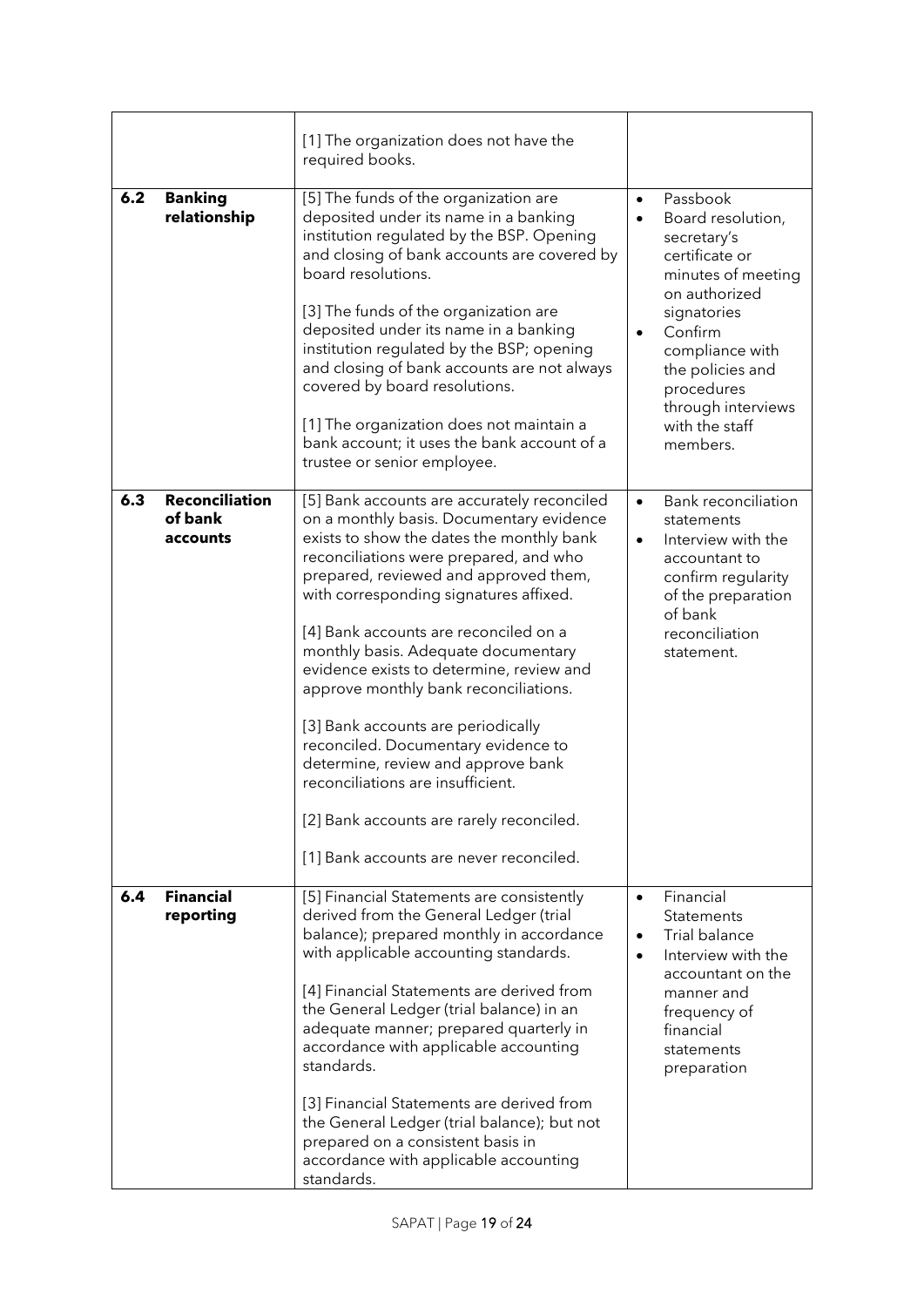|                                                                                                                                                                                                 |                        | [2] Financial Statements are not derived<br>from the General Ledger (trial balance) in<br>accordance with accounting standards.<br>[1] Financial Statements are not produced.                                                                                                                                                                                                                                                                                                                                                                                                                                                                                                                                                                                                                                             |                                     |                                                                                                                                                                                                                       |
|-------------------------------------------------------------------------------------------------------------------------------------------------------------------------------------------------|------------------------|---------------------------------------------------------------------------------------------------------------------------------------------------------------------------------------------------------------------------------------------------------------------------------------------------------------------------------------------------------------------------------------------------------------------------------------------------------------------------------------------------------------------------------------------------------------------------------------------------------------------------------------------------------------------------------------------------------------------------------------------------------------------------------------------------------------------------|-------------------------------------|-----------------------------------------------------------------------------------------------------------------------------------------------------------------------------------------------------------------------|
| <b>Receipts</b><br>6.5                                                                                                                                                                          | documentation          | [5] All receipts are documented by official<br>receipts (OR) or acknowledgment receipt<br>(AR) that are valid and registered with the<br>BIR.<br>[3] Some receipts are documented by<br>OR/AR that are registered with the BIR;<br>some OR/AR may have expired.<br>[1] Receipts are either not documented or<br>documented by OR/AR that are not<br>registered with the BIR or have expired.                                                                                                                                                                                                                                                                                                                                                                                                                              | $\bullet$<br>$\bullet$<br>$\bullet$ | Official receipts<br>Acknowledgment<br>receipts<br>Confirm<br>compliance with<br>the policies and<br>procedures<br>through interviews<br>with the staff<br>members.                                                   |
| 6.6<br>ments                                                                                                                                                                                    | <b>Check disburse-</b> | [5] Check disbursements are supported by<br>pre-numbered check vouchers with<br>complete and valid supporting documents<br>as per accounting policies and procedures;<br>checks are signed by two authorized<br>signatories.<br>[4] Check disbursements are supported by<br>check vouchers with complete and valid<br>supporting documents as per accounting<br>policies and procedures; checks are signed<br>by two authorized signatories.<br>[3] Check disbursements are supported by<br>check vouchers with substantially complete<br>and valid documents as per accounting<br>policies and procedures; checks are signed<br>by authorized signatory/ies.<br>[2] Check disbursements are sometimes<br>supported by vouchers.<br>[1] Check disbursements are not supported<br>by vouchers or any supporting documents. | $\bullet$<br>$\bullet$<br>$\bullet$ | Check vouchers<br>with attachments<br>Secretary's<br>certificate on check<br>signatories<br>Confirm<br>compliance with<br>the policies and<br>procedures<br>through interviews<br>with the staff<br>members.          |
| 6.7<br>duties<br>Accounting and<br>finance functions are<br>properly segregated:<br>The approving<br>officer for<br>disbursements is<br>different from the<br>bookkeeper and<br>cash custodian. | <b>Segregation of</b>  | [5] The organization has a sound and<br>documented delegation of authority system<br>appropriate to its size to ensure that no one<br>person does all the work relating to a full<br>accounting cycle transaction, and that all<br>approvals are documented prior to cash<br>disbursements. Approved policies and<br>procedures are consistently followed.<br>[4] The organization has an adequate<br>delegation of authority system to ensure that<br>no one person does all the work relating to a<br>full accounting cycle transaction. Approval is                                                                                                                                                                                                                                                                    | $\bullet$<br>$\bullet$<br>$\bullet$ | Job descriptions of<br>concerned staff<br>members<br>Sample transaction<br>records with<br>signatures<br>Interview with<br>concerned staff<br>members to<br>confirm their duties<br>and compliance<br>with procedures |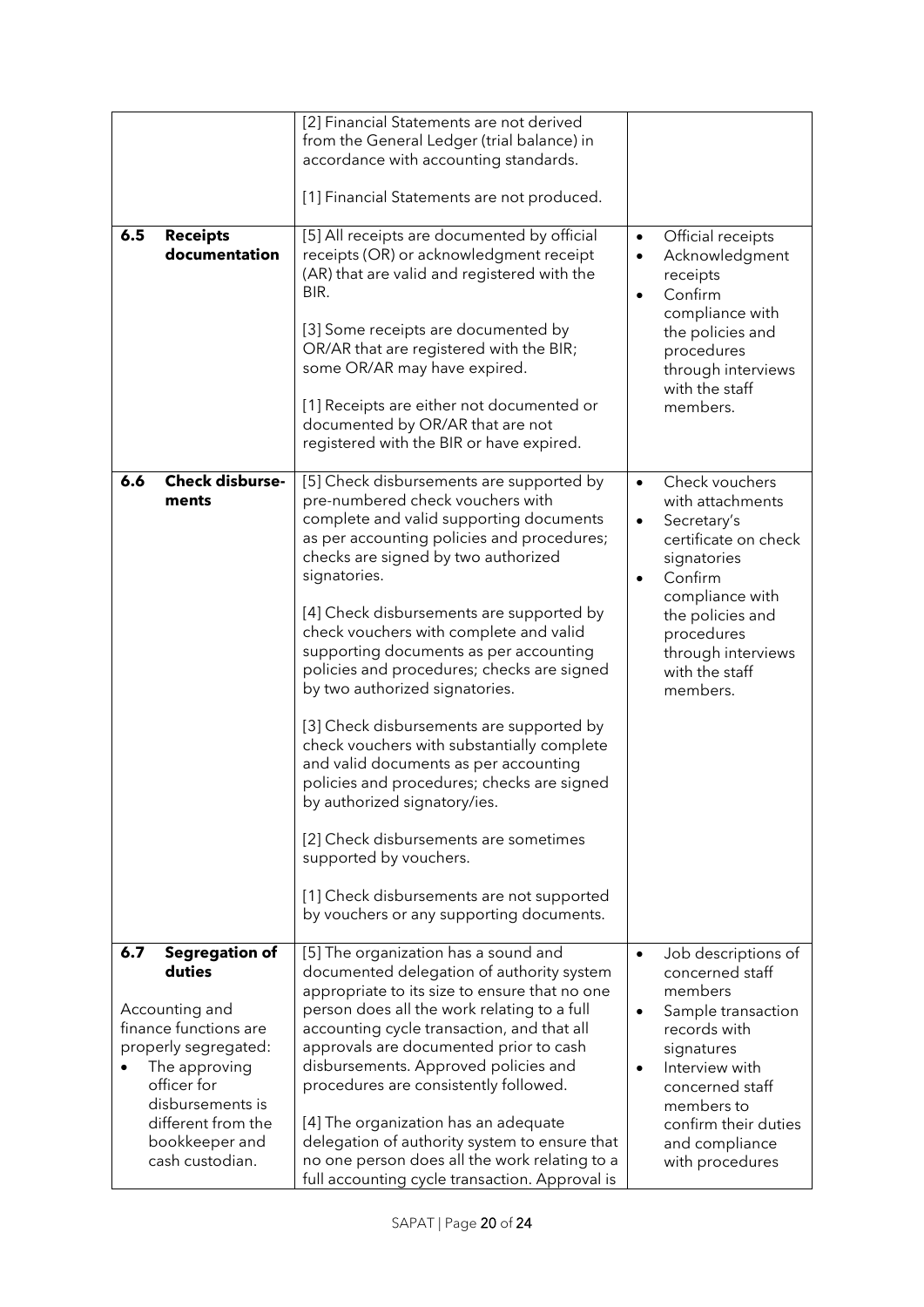| The bookkeeper is<br>separate and<br>distinct from the<br>cash custodian                                                                                                            | usually obtained prior to disbursement of<br>funds and approvals are adequately<br>documented.<br>[3] The organization has an adequate<br>delegation of authority system to ensure that<br>no one person does all the work relating to a<br>full accounting cycle transaction. Funds are<br>sometimes disbursed without prior<br>approvals and documentation is inadequate.<br>[2] Written policies, procedures and<br>practices to ensure proper segregation of<br>duties in the disbursement of funds are<br>deficient.<br>[1] The organization lack proper segregation<br>of duties; no written policies and procedures<br>to ensure proper disbursement of funds.                                                                                                                                                                                                                                                                                                                                                                                                                                                                                                             |                                                                                                                                                                                                                                            |
|-------------------------------------------------------------------------------------------------------------------------------------------------------------------------------------|-----------------------------------------------------------------------------------------------------------------------------------------------------------------------------------------------------------------------------------------------------------------------------------------------------------------------------------------------------------------------------------------------------------------------------------------------------------------------------------------------------------------------------------------------------------------------------------------------------------------------------------------------------------------------------------------------------------------------------------------------------------------------------------------------------------------------------------------------------------------------------------------------------------------------------------------------------------------------------------------------------------------------------------------------------------------------------------------------------------------------------------------------------------------------------------|--------------------------------------------------------------------------------------------------------------------------------------------------------------------------------------------------------------------------------------------|
| <b>Audit</b><br>6.8<br>compliance<br>External audit must be<br>done by an<br>independent Certified<br>Public Accountant<br>(CPA) accredited by<br>the Board of<br>Accountancy (BOA) | [5] Records of domestic and international<br>transactions that are sufficiently detailed to<br>verify how the funds have been received and<br>spent are maintained for a period of at least<br>5 years. Check vouchers and attachments<br>are stamped "paid" upon release. External<br>audit is done annually by a qualified auditor.<br>[4] Most of the supporting documents of<br>financial transactions are properly<br>maintained for audit; check vouchers and<br>attachments are stamped "paid" upon<br>release; external audit is done annually by a<br>qualified auditor.<br>[3] Most of the supporting documents of<br>financial transactions are properly<br>maintained for audit; some check vouchers<br>and attachments are not stamped "paid"<br>upon release; external audit is done<br>annually by a qualified auditor.<br>[2] Some supporting documents of financial<br>transactions are maintained for audit; check<br>vouchers and attachments are not stamped<br>"paid" upon release; external audit is done<br>by an <i>unqualified</i> auditor.<br>[1] Records of financial transactions are not<br>properly maintained; no external audit has<br>been done. | Document<br>$\bullet$<br>retention policy<br>Sample documents<br>$\bullet$<br>retained<br>External auditor<br>$\bullet$<br>engagement<br>contract<br>Independent CPA's<br>$\bullet$<br>Certification of<br>Registration with<br><b>BOA</b> |
| 6.9<br><b>Accounting and</b><br>finance policies<br>and procedures                                                                                                                  | [5] The organization has written policies and<br>procedures covering the complete facets of<br>Accounting and Finance that adhere to the<br>generally accepted accounting principles<br>and financial reporting standards. These are                                                                                                                                                                                                                                                                                                                                                                                                                                                                                                                                                                                                                                                                                                                                                                                                                                                                                                                                              | Accounting and<br>$\bullet$<br>Finance policies<br>and procedures or<br>manual<br><b>Books of Accounts</b>                                                                                                                                 |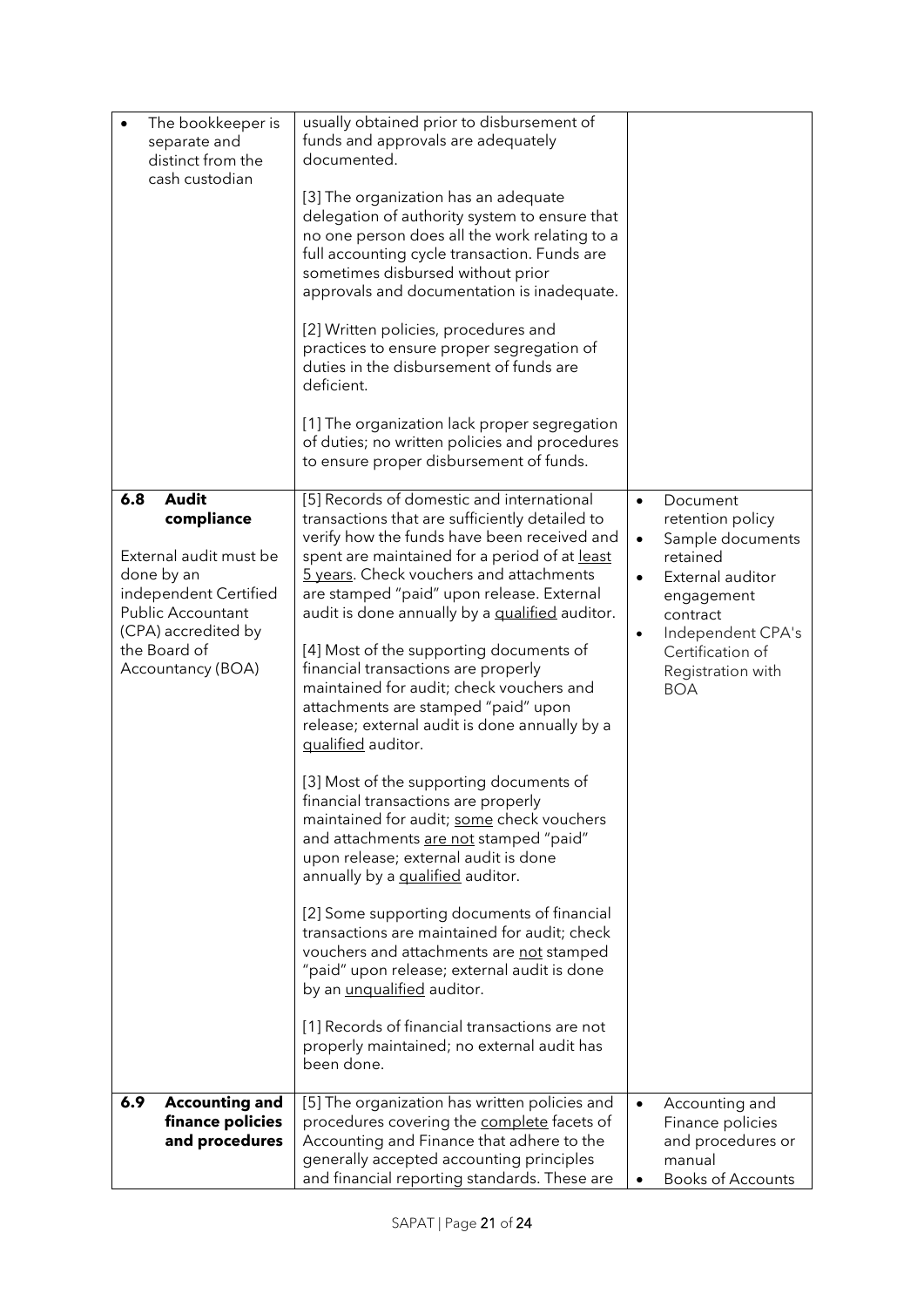|                                             | consistently enforced, periodically reviewed<br>and updated.                                                                                                                                                                                                                                                                                           | $\bullet$              | Financial<br>Statements                                                                                                             |
|---------------------------------------------|--------------------------------------------------------------------------------------------------------------------------------------------------------------------------------------------------------------------------------------------------------------------------------------------------------------------------------------------------------|------------------------|-------------------------------------------------------------------------------------------------------------------------------------|
|                                             | [4] The organization has written policies and<br>procedures covering most of required<br>Accounting and Finance transactions that<br>adhere to the generally accepted<br>accounting principles and financial<br>reporting standards. These are consistently<br>enforced, periodically reviewed and<br>updated.                                         |                        |                                                                                                                                     |
|                                             | [3] The organization has adequate<br>Accounting and Finance policies and<br>procedures in place that adhere to the<br>generally accepted accounting principles<br>and financial reporting standards. These are<br>generally implemented.                                                                                                               |                        |                                                                                                                                     |
|                                             | [2] Existing Accounting and Finance policies<br>and procedures are deficient.                                                                                                                                                                                                                                                                          |                        |                                                                                                                                     |
|                                             | [1] There are no written accounting policies<br>and procedures. Accounting transactions<br>and decisions are ad hoc or based on<br>practice.                                                                                                                                                                                                           |                        |                                                                                                                                     |
| 6.10 Administrative<br>expenses             | [5] Administrative expenses do not exceed<br>30% of total expenses for the taxable year.<br>Not more than 30% of donations received<br>for the taxable year is used for<br>administration purposes. Administrative and<br>program expenses are properly segregated<br>in the financial statements. There is a policy<br>on the allocation of expenses. | $\bullet$<br>$\bullet$ | <b>Audited Financial</b><br>Statements<br>Policy or basis of<br>allocation of<br>expenses between<br>program and<br>administrative. |
|                                             | [3] Administrative expenses do not exceed<br>30% of total expenses for the taxable year.<br>Not more than 30% of donations received<br>for the taxable year is used for<br>administration purposes. Administrative and<br>program expenses are not properly<br>segregated in the financial statements and<br>need to be re-classified.                 |                        |                                                                                                                                     |
|                                             | [1] Administrative expenses exceed 30% of<br>total expenses for the taxable year, and/or<br>more than 30% of donations received for the<br>taxable year is used for administration<br>purposes (cause for denial or deferment).                                                                                                                        |                        |                                                                                                                                     |
| 6.11 Financial<br>planning and<br>budgeting | [5] The organization has a written financial<br>plan to support its strategic plan and an<br>annual budget to support the annual work<br>plan. The financial plan and annual budget<br>are approved by the Board before a new<br>calendar or fiscal year.                                                                                              | $\bullet$<br>$\bullet$ | Financial plan in<br>support of the<br>Strategic Plan<br>Annual Budget                                                              |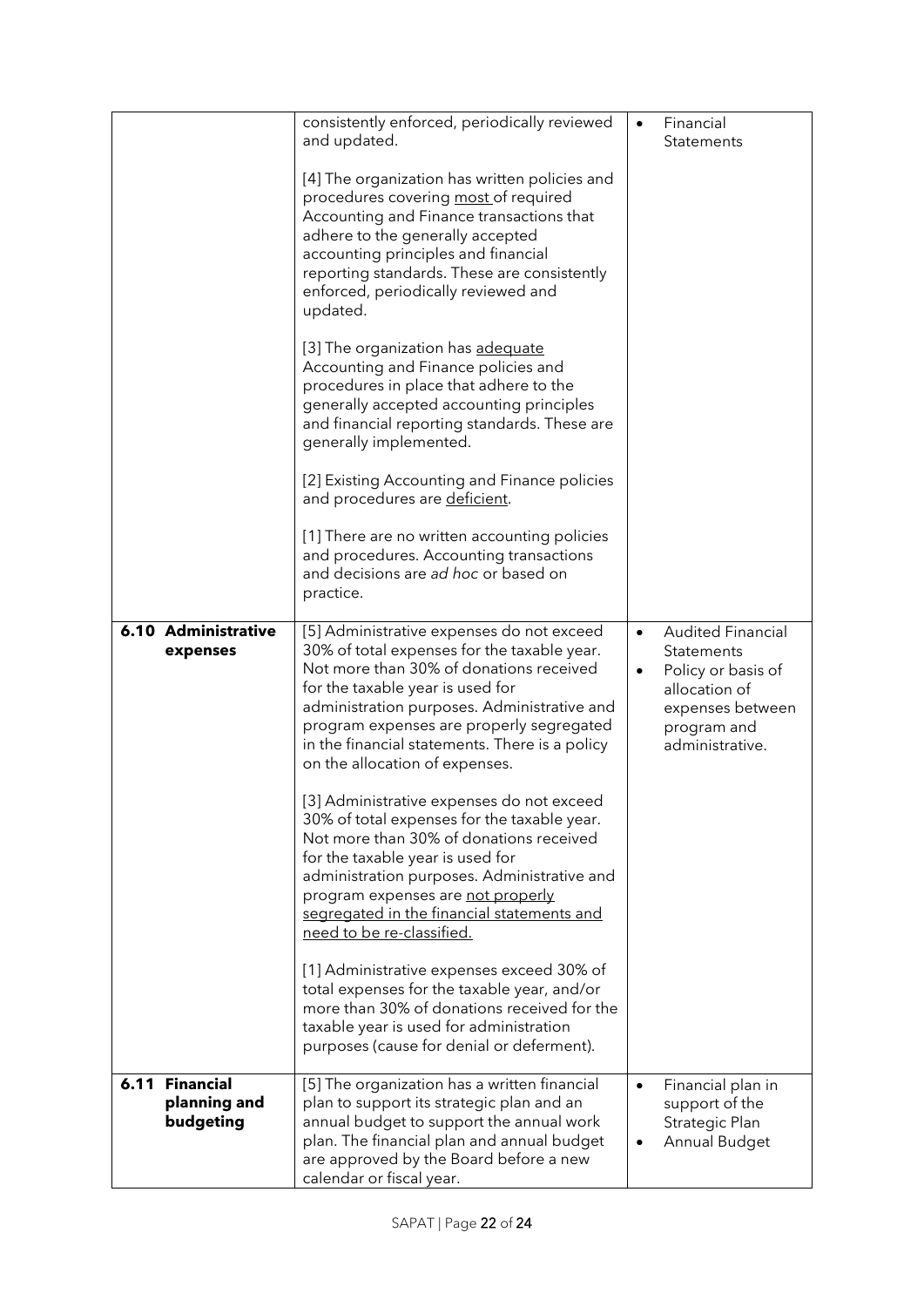|                                                                                                                                                                                                                                                                                                                                      | [4] The financial plan and annual budget are<br>approved by the Board.<br>[3] The annual budget is approved by the<br>Board.<br>[2] The annual budget is not approved by<br>the Board.<br>[1] The organization does not have financial<br>plan or annual budget.                                                                                                                                                                                                                                                                                                                                                                                                                                                                                                               |                                                                                                                                                                                                                                                                                                           |
|--------------------------------------------------------------------------------------------------------------------------------------------------------------------------------------------------------------------------------------------------------------------------------------------------------------------------------------|--------------------------------------------------------------------------------------------------------------------------------------------------------------------------------------------------------------------------------------------------------------------------------------------------------------------------------------------------------------------------------------------------------------------------------------------------------------------------------------------------------------------------------------------------------------------------------------------------------------------------------------------------------------------------------------------------------------------------------------------------------------------------------|-----------------------------------------------------------------------------------------------------------------------------------------------------------------------------------------------------------------------------------------------------------------------------------------------------------|
| 6.12 Financial<br>monitoring                                                                                                                                                                                                                                                                                                         | [5] The organization has a system in place to<br>monitor the use of funds. Financial<br>performance is consistently monitored by<br>the management and reviewed by the<br>Board. Variances (budget to actual costs) are<br>analyzed.<br>[4] The organization has a system in place to<br>monitor the use of funds. Financial<br>performance is regularly monitored by the<br>management and reviewed by the Board.<br>Variances (budget to actual costs) are<br>analyzed.<br>[3] Financial performance is generally<br>reviewed by the management and the<br>Board.<br>[2] Financial performance review is rarely<br>undertaken; budget data are incomplete.<br>[1] There is no system in place to monitor<br>use of funds; financial performance review is<br>not being done. | <b>Budget</b><br>$\bullet$<br>performance<br>reports<br>Minutes of<br>$\bullet$<br>meetings<br>Interview with<br>$\bullet$<br>concerned staff<br>members to<br>confirm<br>compliance with<br>policies and<br>procedures.                                                                                  |
| 6.13 Sources of<br>funding<br>Internal sources:<br>Investment income<br>Endowment/trust<br>fund<br>Income from<br>$\bullet$<br>commercial<br>activities<br>Donations from the<br>$\bullet$<br>founder, family, or<br>the parent<br>company<br>Members' dues or<br>$\bullet$<br>donations<br>External sources:<br>Donations<br>Grants | [5] The organization has internal and/or<br>external sources of funding that are<br>predictable, reliable and sufficient for its<br>programs and operating expenses.<br>[4] The organization has internal and/or<br>external sources of funding that are<br>generally predictable and reliable.<br>[3] The organization has either internal or<br>external sources of funding that are<br>somewhat reliable.<br>[2] The organization has very limited and<br>unpredictable sources of funding.<br>[1] The organization relies only on donations<br>that are not predictable.                                                                                                                                                                                                   | <b>Audited Financial</b><br>$\bullet$<br>Statements<br>Resource<br>$\bullet$<br>mobilization policy<br>or plan<br>Funding<br>$\bullet$<br>commitments from<br>donors<br>Grant agreements<br>$\bullet$<br>Interview with the<br>$\bullet$<br>Board and<br>management to<br>confirm<br>sustainability plan. |